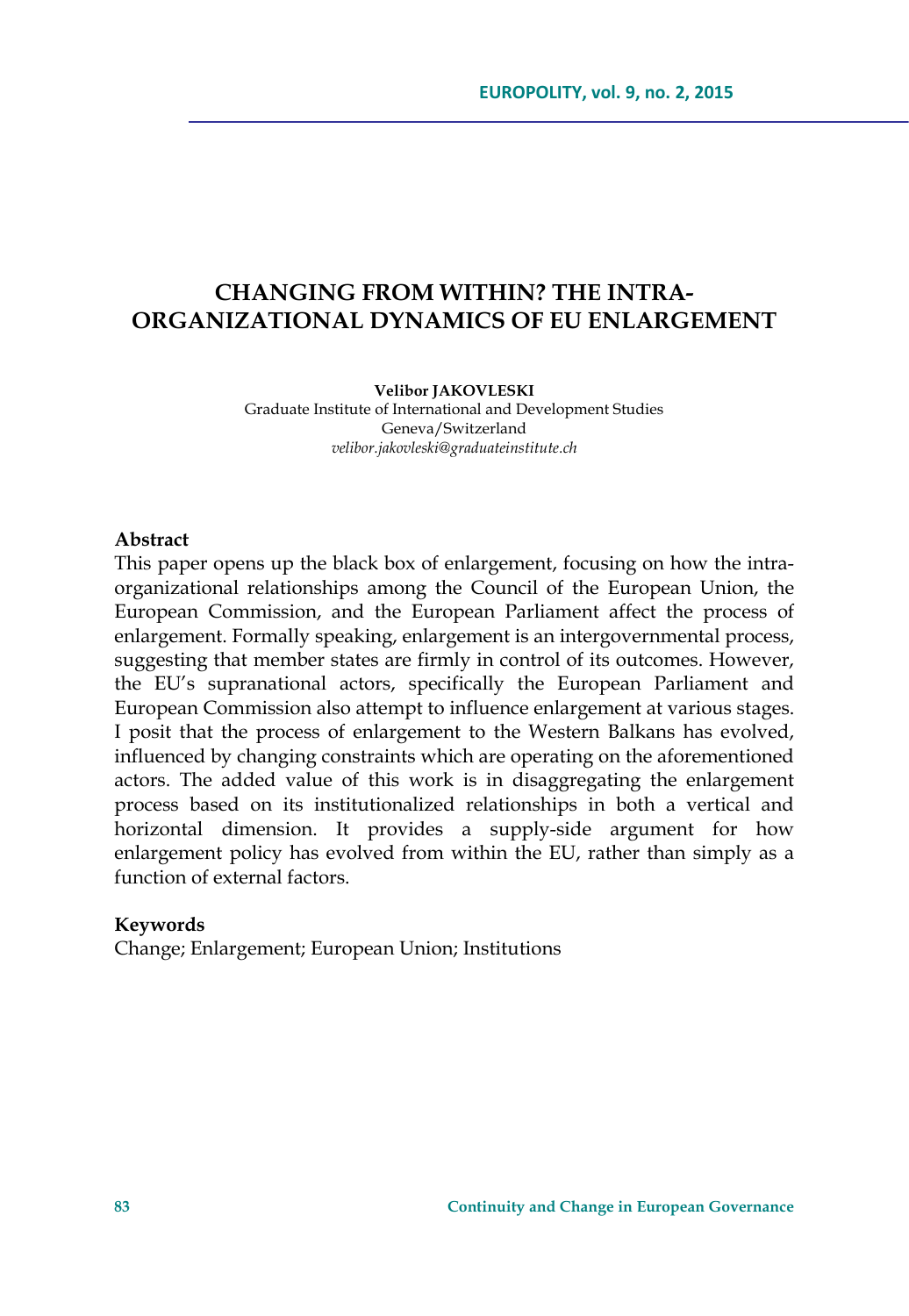# **1. INTRODUCTION**

The process of contemporary EU enlargement is different from in the past. As Hillion (2011) has insightfully demonstrated, enlargement rounds have varied historically due to internal factors, such as the nature of membership composition, as well as factors external to the EU, like the political, economic and security climate of the day. The requirements for membership have also changed accordingly, producing unique constraints and incentives for actors to engage in the process. Today, the process of enlargement represents a relatively hierarchical, institutionalized and formal mode of governance. Designed to be an objective, predictable and linear process, enlargement is now guided by strict conditions and decision-making procedures, which have their basis in legal agreements and treaties.

Those rigorous membership criteria are usually explained from a demand-side perspective. Specifically, the discrepancy between existing member states and candidates is sufficiently large to merit a rather formal and interventionist enlargement policy in order to bring non-members up to the EU's standards (Schimmelfennig and Sedelmeier 2004; Hillion 2011). Indeed, through contemporary enlargement the EU not only engages in building future members (e.g. Macedonia, Serbia, Montenegro, Albania), but in some cases it also undertakes state-building within the broader enlargement context (e.g. Kosovo, Bosnia and Herzegovina). The demand-side analyses disproportionately focus only on one dimension of enlargement, the relationships between existing members – which formally decide the fate of applicants – and non-members seeking to join the club. Those relationships entail what I term as the *vertical* aspect of enlargement; vertical in the sense that the conditions for membership are imposed top-down by the EU, through a highly asymmetrical institutional relationship with candidates.

However, a limited focus on the vertical dimension does not address how enlargement policy is made within the EU. That is, how the conditions of enlargement are supplied to a candidate state. Enlargement is formally an intergovernmental process, suggesting that member states are firmly in control of its outcomes. At the same time, however, the EU is an aggregate of different sub-organizational actors and interests. It is a forum for intergovernmental bargaining among member states in the Council, which can also be shaped by supranational influence by the European Parliament and Commission. A focus on the *horizontal* relationships among those organizational actors can highlight the underlying processes of political contestation and bargaining which are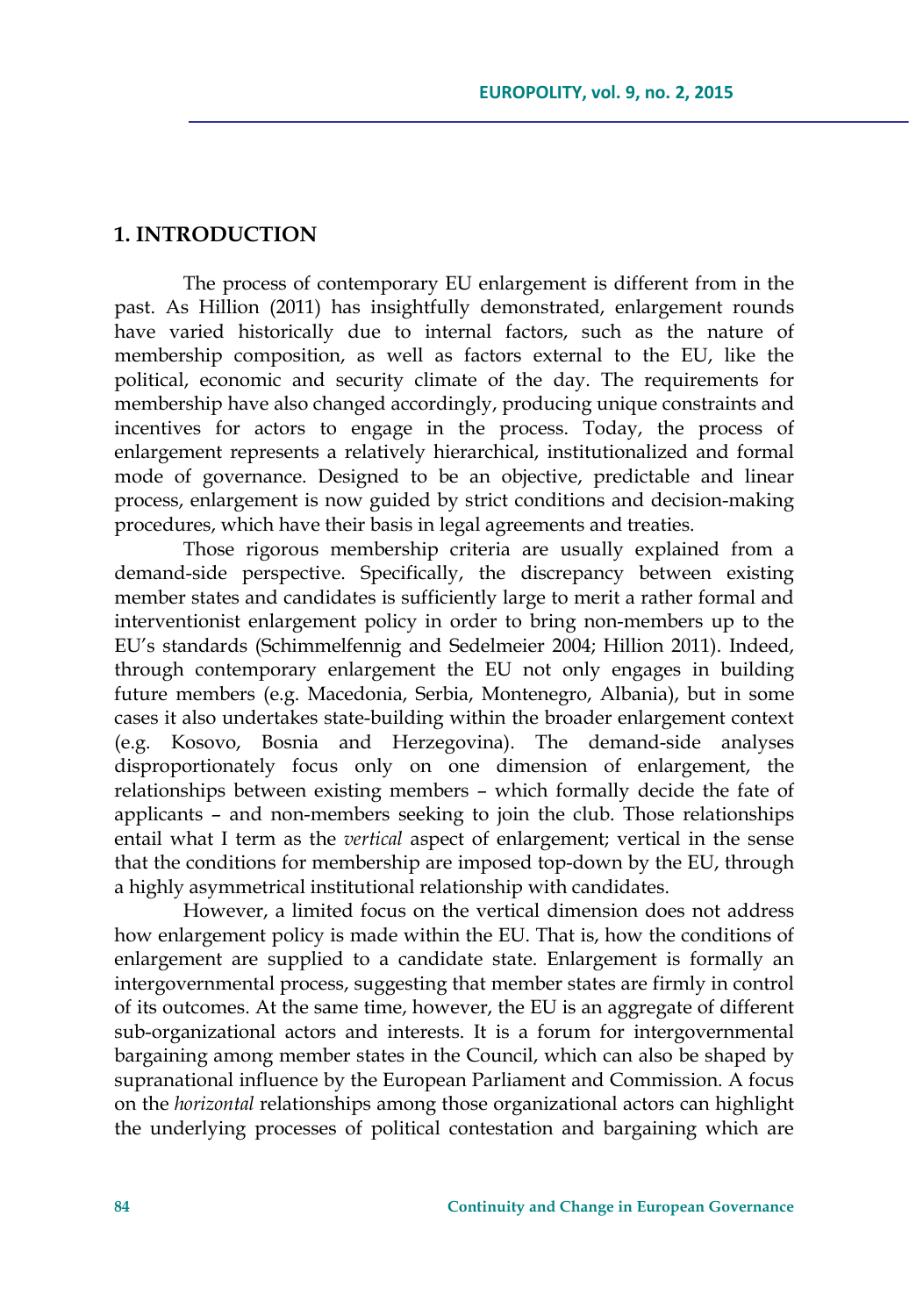missed by many leading studies of enlargement. An important question to ask therefore is how do the inter-organizational relationships *within* the EU affect the *external* application of enlargement policy?

This paper incorporates both the vertical (EU-Candidate) and horizontal (intra-EU) institutional relationships, which are often not treated as theoretically relevant in the enlargement literature. It develops a preliminary model which attempts to shed light on the conditions under which enlargement policy has changed in its application to the states of South Eastern Europe (SEE). Specifically, I argue that enlargement policy has changed, becoming stricter and more demanding of candidate states, but not because of a deepening discrepancy between current and potential members, per se. Rather, enlargement has evolved as a by-product of the inter-organizational relationships within the EU, specifically among the Council of the European Union, the European Commission, and the European Parliament, and their jockeying to augment their respective influence over policy. That is, enlargement is changing from within, and not simply due to external factors. And while the end result is familiar, i.e. the persistence of member state authority, supranational actors have nevertheless managed to inform enlargement proceedings to a certain degree.

In order to test my claim, I trace the relationship between the EU and SEE from early the 2000s, which codified their formal relationship and enlargement perspective. An emphasis is placed on the relationships among the three aforementioned actors, specifically in instances where their interactions resulted in the evolution of enlargement policy. In this case, I am concerned with the introduction of integration partnerships and the application of benchmarking during pre-accession, which made attaining membership status more difficult for candidates. By taking a process-based approach, spanning from the establishment of the initial formal agreement with a potential candidate through the process of pre-accession and ultimately membership, the nuances of the enlargement process begin to show.

### **2. THEORETICAL MODEL**

In my application of the concept, enlargement is understood as an institutional process, rather than a final organizational outcome. Broadly speaking, it is the long-term process by which different actors coordinate their behaviours according to a set of common rules and objectives. It entails a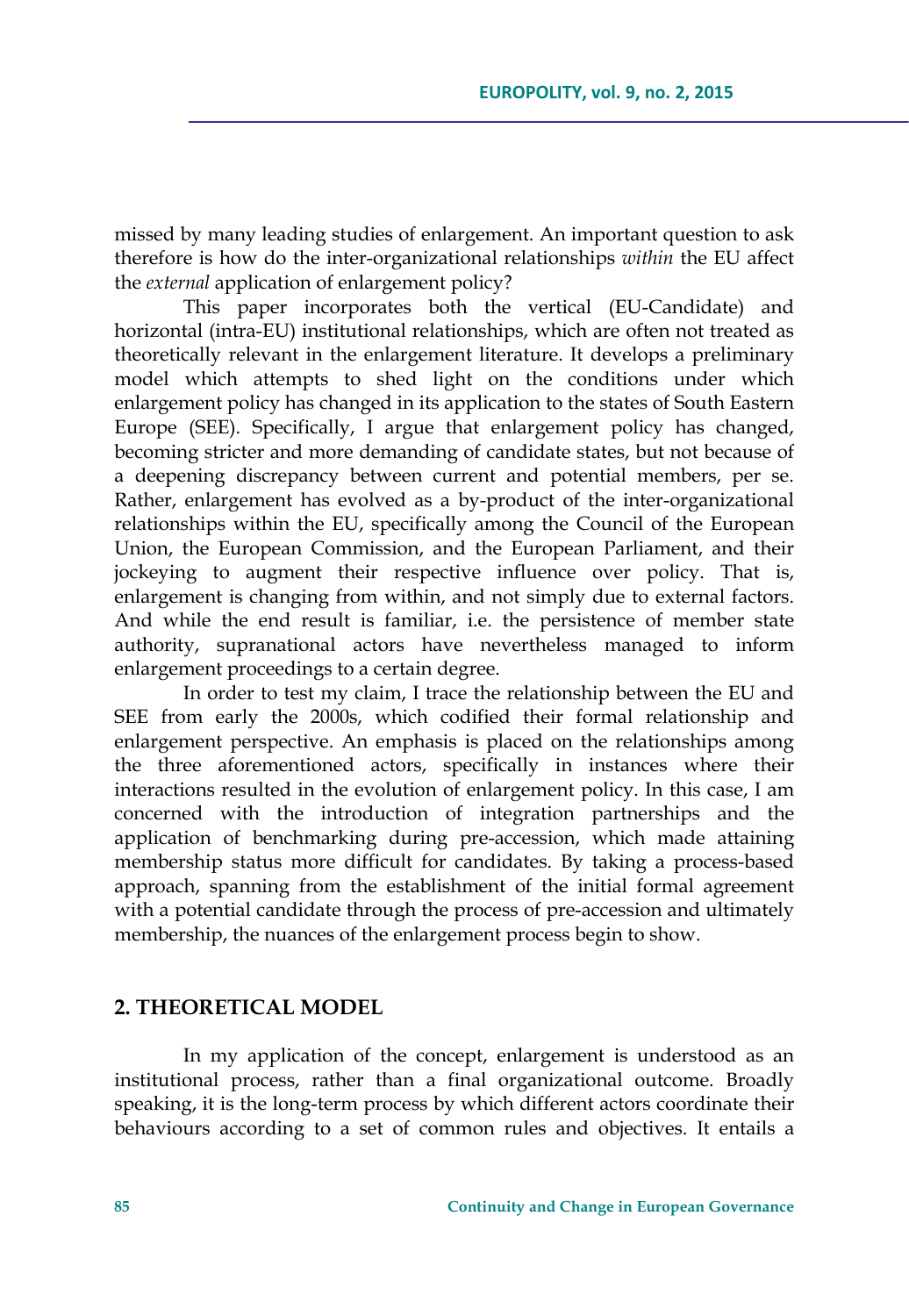gradual process of exporting the EU's internal institutions to prospective members. Thus, enlargement can be studied as a continuous rather than a simple dichotomous variable. It can also be studied from two analytically distinct yet related dimensions, the vertical and the horizontal.

### 2.1. Vertical dynamics of enlargement

The vertical dimension of enlargement is set out in Articles 2 and 49 of the TEU, which establish the formal criteria for membership. The so-called Copenhagen Accession Criteria further augment the criteria, requiring conformity to additional political, economic, and membership requirements. The negotiation of the specific conditions under which a candidate state will join the EU is compartmentalized based on the various aspects of the EU *acquis*. Externally, the EU partakes in those negotiations as a unitary actor; the relationship is therefore bilateral at the macro level. However, little work has been done to explain how the EU reaches its common position, besides the usual starting point based on the state-centric assumptions of liberal intergovernmentalism (Moravcsik 2005).

The external relationship is underpinned by conditionality, whereby the EU offers the long term reward of membership - as well as the short term financial, economic and political benefits - as external incentives, in exchange for gradual approximation to EU rules and standards (Schimmelfennig and Sedelmeier 2004)**.** However, a candidate simply meeting the EU's formal criteria for membership is only a necessary but not sufficient condition for membership. These points are further clarified when the EU is disaggregated according to its constituent organizational actors below.

#### 2.2. Horizontal dynamics of enlargement

The horizontal relationships within the EU are codified in Article 49 of the TEU: "The European Parliament and national Parliaments shall be notified of [membership] application. The applicant State shall address its application to *the Council, which shall act unanimously* after consulting the Commission and after receiving the consent of the European Parliament, which shall act by a majority of its component members. The *conditions of eligibility agreed upon by the European Council* shall be taken into account. The conditions of admission and the adjustments to the Treaties on which the Union is founded, which such admission entails, shall be the subject of an agreement *between the Member*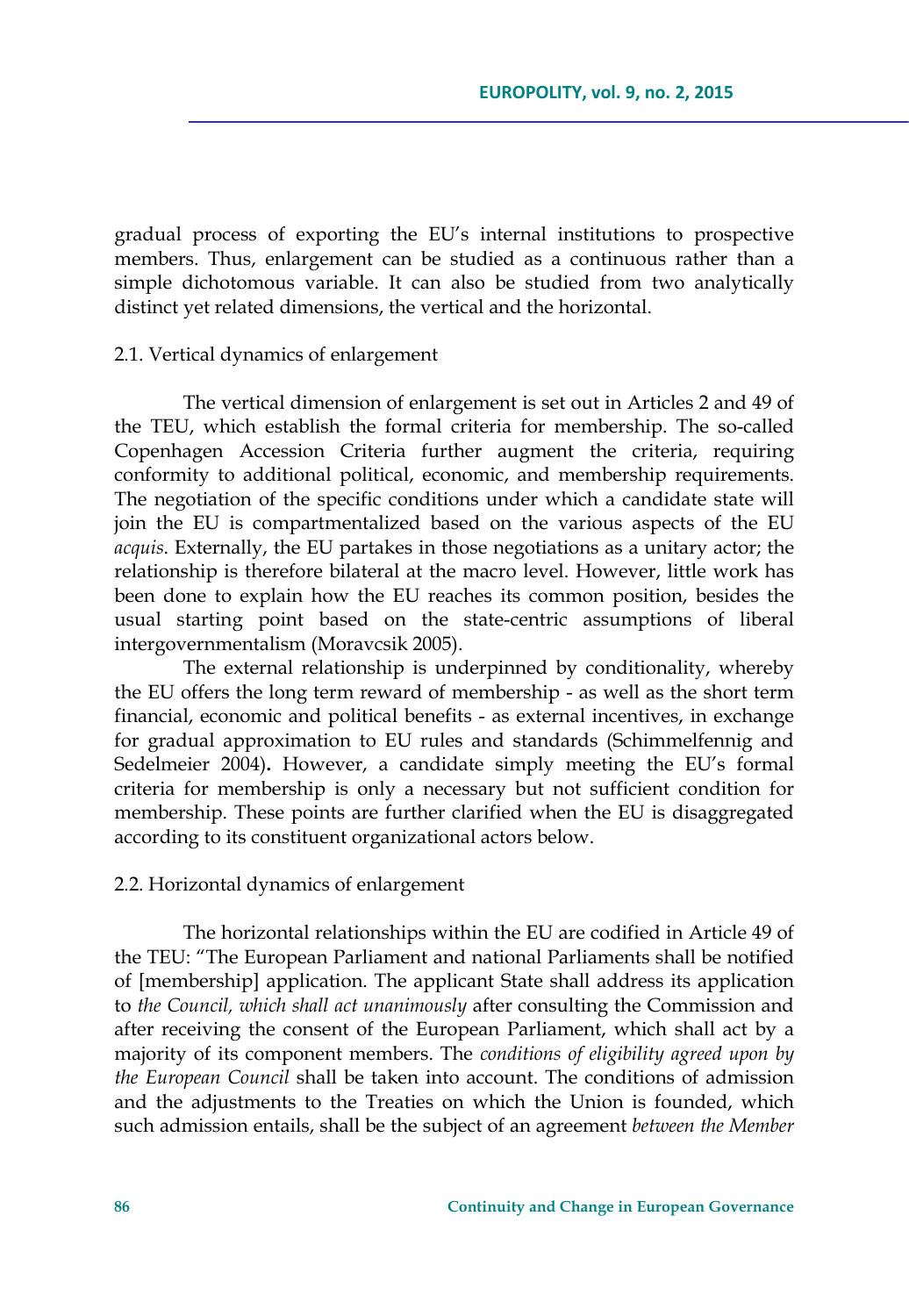*States and the Applicant State*. This agreement shall be submitted for ratification by all the contracting States in accordance with their respective constitutional requirements" [emphasis added].

At its core enlargement is intergovernmental, because each member state must sign off on enlargement decisions, i.e. unanimity is required. Furthermore, according to Article 49 adjusting the formal requirements for enlargement is also based on an agreement among member states and the applicant. The less prominent supranational features are exemplified by the role of the Commission in providing its opinion and the European Parliament in providing its final assent. In short, the latter two actors have no formal role at some of the key junctures on the enlargement path.

Only when there is agreement among its constitutive actors can the EU formally supply the conditions of enlargement to meet an external demand by an applicant. When both the vertical and horizontal planes are taken into account, they result in an enlargement bargain, which encompasses the congruence of the EU organizational actors' preferences internally, and establishes the criteria an external state needs to meet in order for the accession process to unfold. In short, formally institutionalized rules fix into place the actors that are part of the so-called enlargement bargain, how they relate to each other procedurally, and the means by which their behaviour is regulated and directed towards the organizational objective, in this case integrating outsiders.

Importantly, because the formal institutional rules of enlargement impart different roles and powers with respect to different actors, they embody different interests with regard to how enlargement evolves and how those actors interact. By disaggregating the EU according to its constitutive organizational actors and outlining their preferences and ability to influence outcomes, we can obtain a better idea as to how EU enlargement actually unfolds. The preferences of the actors with regard to enlargement decisionmaking, as well as the main constraints which operate on them, have been theoretically derived and subsequently corroborated though interviews. Despite some intra-organisation differences, by assuming that the preferences of individuals and their respective units are aggregated within each organisational actor, I subscribe to a unitary actor assumption.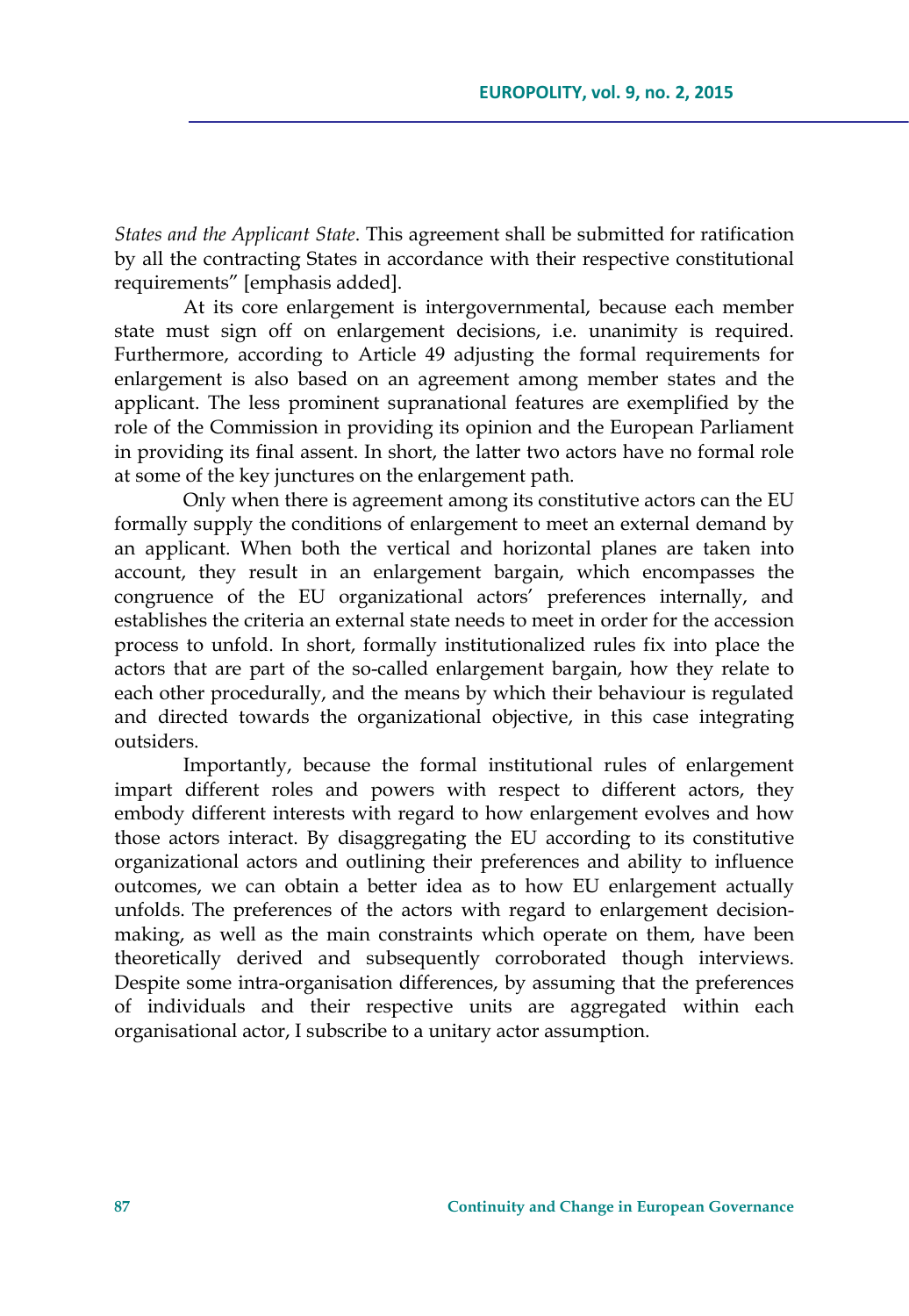### *Council of the European Union (Council)*

The Council serves as both the *de jure* regime maker and gatekeeper to the club. Unanimity is required on key enlargement decisions, meaning that all member state representatives in the Council serve as veto players. As a result, a high threshold of agreement must be attained for enlargement to proceed. Moreover, while sometimes member states disagree on enlargement decisions, where there is always agreement is that "all member states are in favour of strict conditionality" (Interview with Council delegate, 12.05.2014). As articulated above, the bargain is encapsulated in conditionality and the Council in particular is a staunch proponent of strict accession criteria.

The overall objective is that if enlargement does indeed occur, it generally needs to ensure minimal distributional implications for incumbent members. In other words, the costs of enlargement must be borne by the external state. Accordingly, the Council is particularly attuning to issues of enlargement fatigue, and insists on strict conditionality in order to ensure maximum net benefits from accession. However, when the candidate meets the specific enlargement conditions and the Council fails to move the process forward, it can be perceived as not honouring its commitments. This is a direct consequence of its formal institutional role, which gives member states power over key decisions. As a result, the remaining actors can force the issue and pressure the Council, despite its final gate-keeping ability. Thus, a constraint operating on the Council is the obligation to ensure the credibility of the enlargement bargain.

With regard to the other actors, the Council's primary objective is to retain its already significant authority over enlargement decisions. This entails rebuffing overtures by the Parliament to increase its role in the process, which is a common theme in their relationships over internal EU policy, where the Parliament has succeeded in attaining greater legislative competence. Member states have also tacitly delegated authority to the Commission, which they monitor with caution. The Council can afford the Parliament its often extreme opinion on enlargement matters, "because there are no real consequences from its decisions", while with the Commission, "the less [member states] are involved, the more room there is for the Commission to move its own agenda" (Interview with Council delegate, 17.03. 2014).

In brief:

Council's preferences: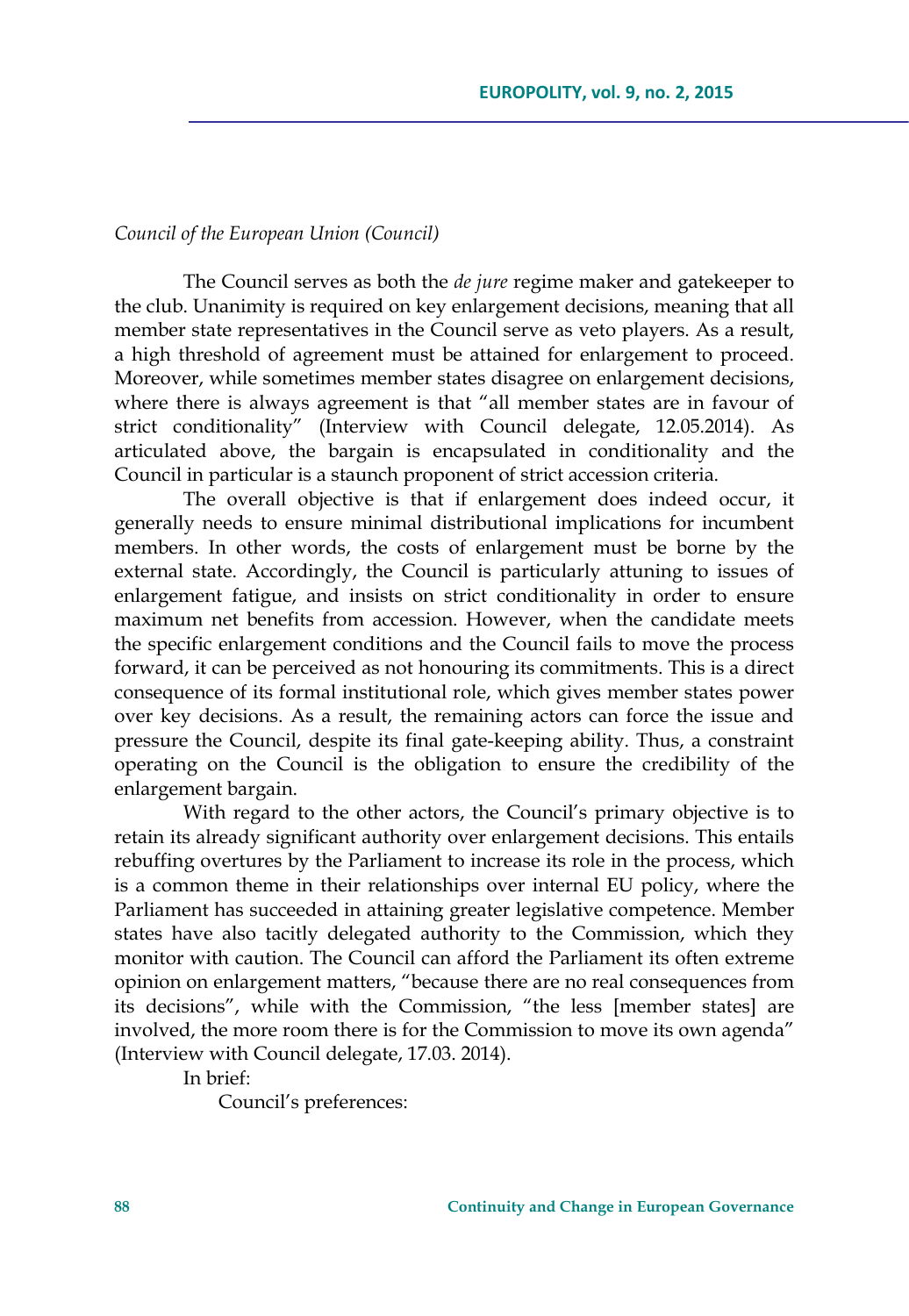- 1. Retain authority over enlargement (rebuff the Commission and Parliament);
- 2. Candidates pay the "full price" of admission (minimal cost to incumbent members).

## Council's constraints:

3. Ensuring the credibility of the enlargement bargain.

### *European Commission (Commission)*

Formally, the Commission is not an official signatory party to accession treaties. Its formal role can be described as one of a conditional agenda-setter, based on its role in monitoring and providing recommendations (Tsebelis 2001, 370). In effect, the Commission's role is contingent on the deferral of authority by member states, because they can equally choose to ignore the Commission's opinion.

Because the treaties grant significant authority to member states, the main preference of the Commission is to eke out further influence over the process wherever possible. On the one hand, the Commission attempts to do this by expediting the enlargement progress. This is because the role of the Commission gradually increases the further along the process a candidate moves, due to its expertise and the technical nature of the final stages of accession negotiations. On the other hand, consistent with its pro-enlargement organizational posture, the Commission attempts to forge the highest common denominator agreement and push the enlargement agenda forward in the Council.

Reconciling its egoistic interests with the fact that formal authority rests in the Council is, according to a senior level Commission official, the "paradox which we have to navigate" (Interview with Commission official, 13.05.2014). This paradox is compounded by the fact that the further along the path to Europe a candidate is, the greater the role for the Commission. A delegate of a state that recently joined the EU sums up the relationship between the Commission and Council quite well; because the Commission helps candidates and pushes enlargement forward it is "your best friend before membership". But once those candidates join the Union, the Commission becomes "your biggest enemy after membership" because it then pushes existing members for furthering enlargement (Interview with Council delegate, 18.03.2014).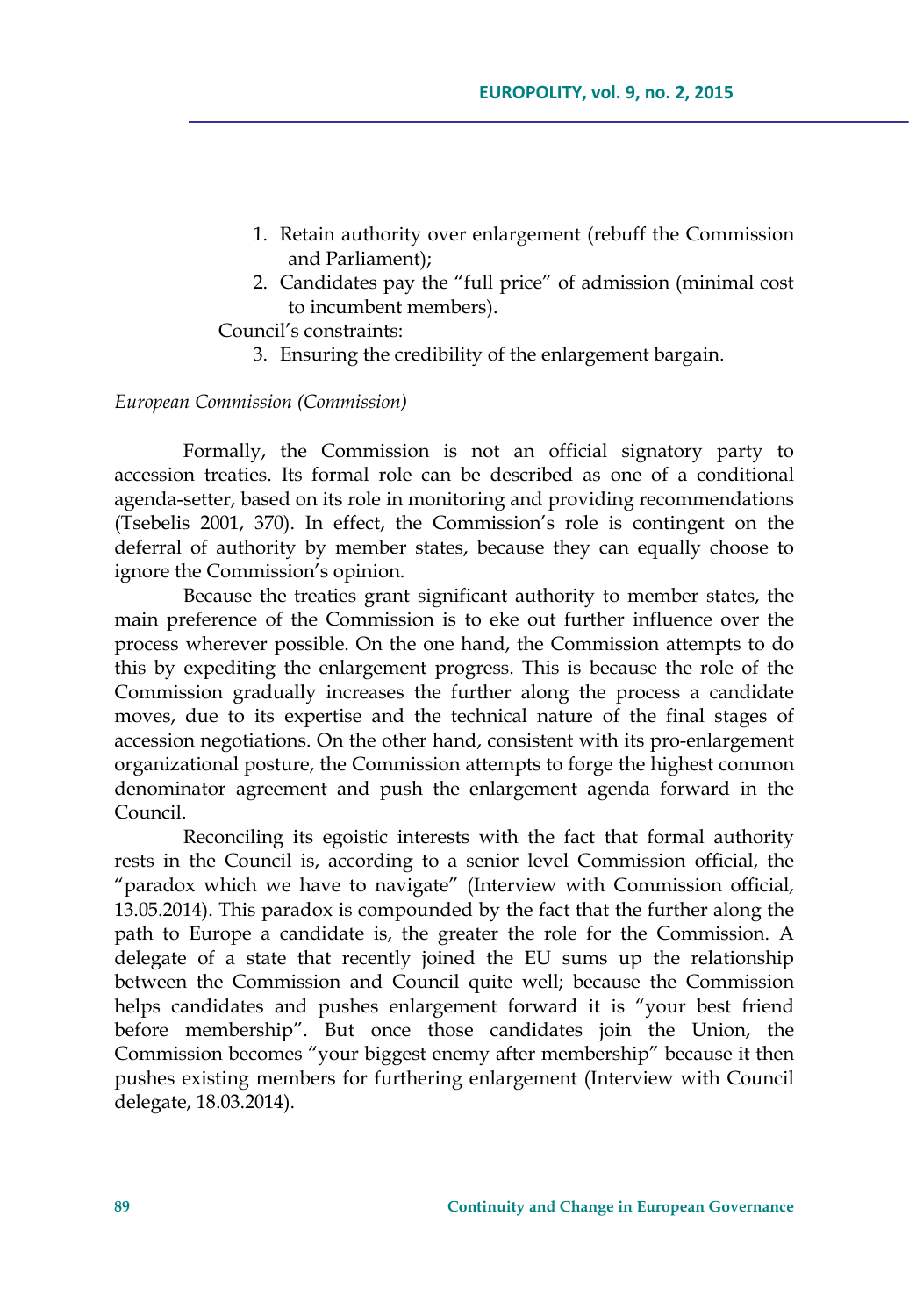Accordingly, there is a feeling among member states that the Commission is obsessed with showing success and can often become political in that regard, even pushing for enlargement when the political climate is not necessarily conducive (Interview with Council delegate, 17.03. 2014). However, if the Commission is overly ambitious and overtly contradicts the position of the Council, its authority can be hedged by the member states, which is a significant constraint operating on the Commission.

Moreover, the Commission's opinion and reporting on enlargement to the Council is also dependent upon its relationship with the external state. It must therefore show significant progress domestically in candidates and demonstrate the benefits of enlargement overall for the EU. Consequently, the Commission is better able to attain its preferences for enlargement when the candidate in question shows a good record of reform, and when the Commission can convince member states of the benefits of enlarging the Union.

In brief:

Commissions' preferences:

1. Obtain a greater role over enlargement proceedings where possible.

Commissions' constraints:

- 2. The extent of its overreach vis-à-vis member states;
- 3. The ability to demonstrate the success of enlargement policy.

### *European Parliament (Parliament)*

Compared to its influence on internal policy, the Parliament has a minor role in enlargement. Its direct influence stems from the formal requirement to give its assent to the final accession treaties based on a majority vote. This can be interpreted as a "partial veto" over the process of enlargement during its latter stages. However, during the intermediary stages of the process it is often completely side-lined by the Council. Thus, its main objective is to augment its status, ideally to co-legislator, according to the EU's ordinary legislative procedure.

Similar to the Commission, the Parliament also takes a proenlargement stance. Underpinned by its relatively higher democratic legitimacy, the Parliament has a more ideational approach to enlargement compared to the Commission and the Council. MEPs, for instance, find pride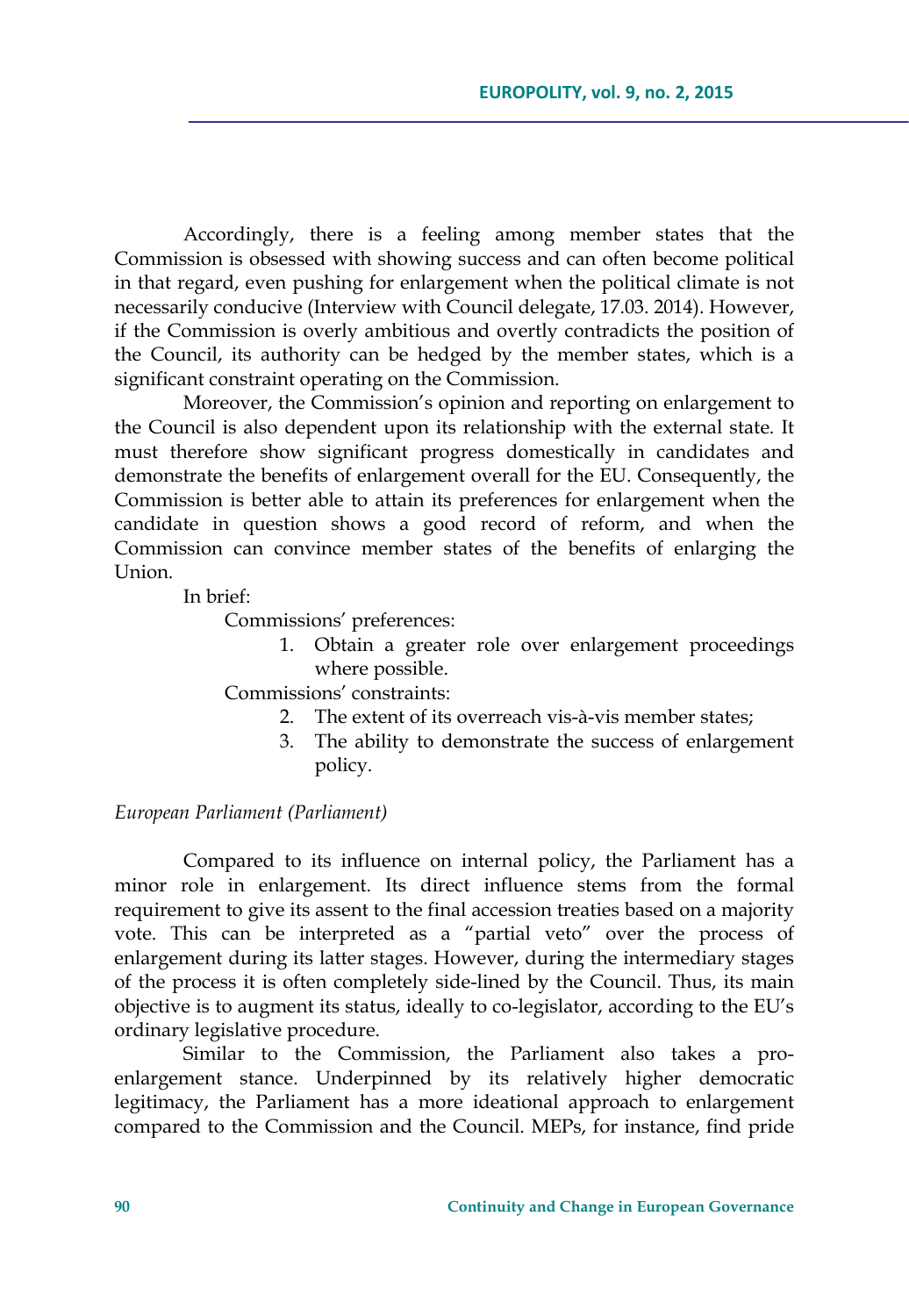in the fact that it represents over 500 million people of the EU, which is a source of its "implicit power" (Interview with EP Secretariat official, 9.10. 2014). Yet, its involvement remains effectively decoupled from the actual decision-making procedures on enlargement policy. In many respects, the Parliament is left in the dark, as it depends on information provided by the Commission regarding the progress of candidates. Its inability to assert itself over enlargement matters in the early stages of the process is attributed to its lack of expertise on enlargement policy and weak capacity to institutionally engage in daily policy-making. This is because enlargement is a political game, and not a legislative game where the Parliament can assert itself and challenge the authority of member states (Interview with EP Secretariat official, 9.10. 2014.).

In brief:

Parliament's preferences:

- 1. Attain co-equal status with the Council over enlargement matters.
- Parliament's constraints:
	- 2. Lack of expertise/capacity on enlargement matters.

### 2.3. Predicting change from within

By disaggregating the key actors and their respective constraints, one can begin to better predict the agents of change in enlargement policy and in which direction that change will occur. In theorizing how change might come about, I employ a hybrid rationalist-historical model rooted in neoinstitutionalist assumptions. The neo-institutionalist elements are evident in my understanding of institutions. This paper shifts away from the traditional view of institutions as stable and recurring patterns of behaviour, i.e. as outcomes of equilibrium. Neo-institutionalism sees them as rule structures which not only influence the behaviour of individual agents but that can in turn be affected by those agents (Bulmer 1997, 7). Therefore, while institutions are designed with some end in mind, their creation or internal structure does not automatically lead directly to its attainment. Rather, as Thelen (1999) has argued, institutional agents must actively pursue their goals and maintain the direction of the institution.

The historical influence on my approach draws on the tenants of path dependence and the argument that the establishment of formal institutional rules matters because they limit subsequent actors' choices and consequently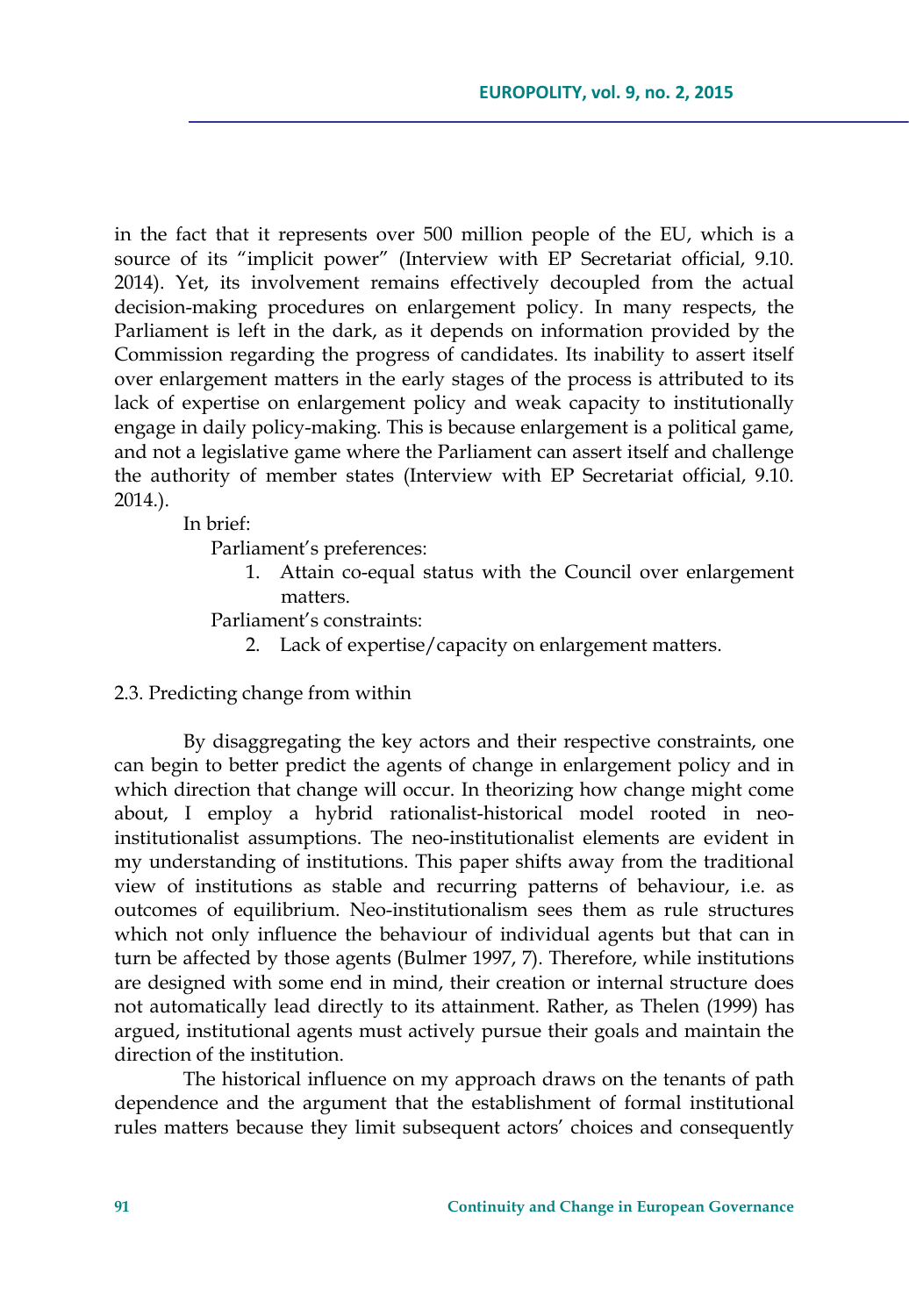the scope of their outcomes (Pierson 1996; Levy 1997). In this case, rules codified in formal agreements (e.g. the TEU, Stabilization and Association Agreements) establish the institutional baseline according to which enlargement should proceed. They serve as a reference point to study precisely how enlargement has changed with regard to the Western Balkans from the structure that was put in place upon their initial engagement with the EU.

Importantly, actors occupying different institutional roles will have variable interests regarding institutional persistence or change. This also draws on rationalist accounts, which focus on the maximization of individual utility, and is open to the idea of agents reforming exiting institutions to attain a new equilibrium. While actors like the Council have a tendency to preserve their power and promote institutional persistence which reinforces their power, less advantaged actors like the Commission and Parliament (and to a lesser extent a candidate country) are more likely to exhibit institutional agency and push for change, depending of their respective constraints. This is in line with a common answer as to who wants institutional change. As Mahoney and Thelen (2010) argue, losers from institutional creation seek to ameliorate institutional asymmetries, while those in a position of privilege should seek to reinforce the status quo. Thus, one can hypothesize generally about agents of change:

> *H1: All else equal, institutionally empowered actors will seek to preserve the status quo and institutionally weaker actors will seek to alter it.*

However, this tells us little about whether actors will actually manage to elicit change. Informed by the specific formal institutional rules that were first set out under the TEU (and subsequently SAAs), actors produce contextually-dependent strategies once those rules come into effect, as elaborated in the section on the horizontal dimension of enlargement above. And while actors are constrained by institutions, they also actively seek to alter them to suit their individual interests, which results in renegotiation and contestation that can lead to the creation of new institutions down the line (Stacey 2010, 41).

Expanding on the work of Stacey (2010), I argue that changes in institutional constraints result in an increased probability that evolution in enlargement will come about. A necessary condition for deviation from formal rules is the relaxation of constraints for institutionally weaker actors and/or the increasing constraints for institutionally powerful actors. Actors subject to changing constraints reach an impasse where they will no longer have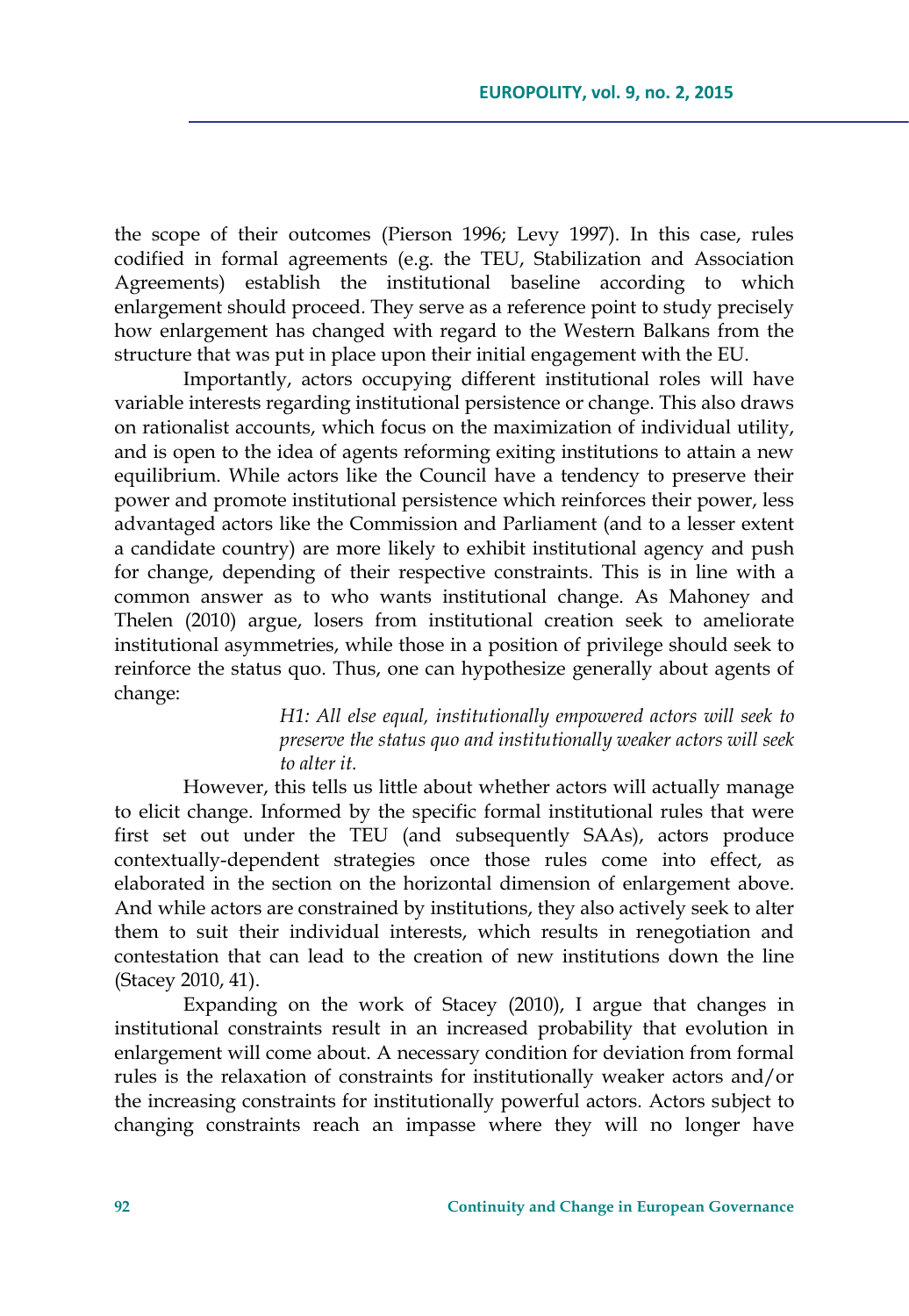appropriate outlets based on the previous institutional logic. Despite the unevenly distribution of formal ability to affect enlargement policy, actors are induced to find alternative means by which to define and advance their interests, either through a new institutional path that is more representative of their interests, or by adapting the existing one (Lieberman, 2002, 704).

Simply stated, if constraints are unchanged, actors have the same incentives to follow formal institutional rules as they had at institutional foundation. If constraints operating on actors have changed, the incentive structure for actors is therefore different, and they are more likely to exhibit institutional agency in order to attain their interests under the altered environment. Under this scenario, the change in constraints provides the impetus for the relevant actors to seek change from the status quo, resulting in institutional adaptation and an altered enlargement bargain. Under such conditions, previously weaker actors like the Commission and Parliament will be better placed to attain their preferences on enlargement. Consistent with actors' preference and constraints as outlined above:

Council constraints + Commission constraints

*H2: If the enlargement bargain is challenged, and the Commission can demonstrate the success of enlargement without overreach, it will play a greater role and expedite enlargement.* 

Council constraint + Parliament constraints

*H3: If the enlargement bargain is challenged, the Parliament will be afforded greater influence due to its legitimating role.* 

The section below tests the above hypotheses by tracing how enlargement policy has unfolded in the case of SEE states. It begins with the establishment of a formal institutional relationship which bound them to the EU in 2001, and which also established how the actors within the EU itself were meant to interact moving forward. It then demonstrates how enlargement policy has evolved, through the introduction of supplementary accession partnerships and benchmarking, which effectively augmented the conditions of membership.

## **3. THE EVOLUTION OF ENLARGEMENT POLICY TOWARDS SEE**

The wars during the breakup of Yugoslavia left the EU handicapped by its inability to prevent and manage conflict in its own back yard. As former EU Commissioner for External Relations Chris Patten admitted "the 1990s was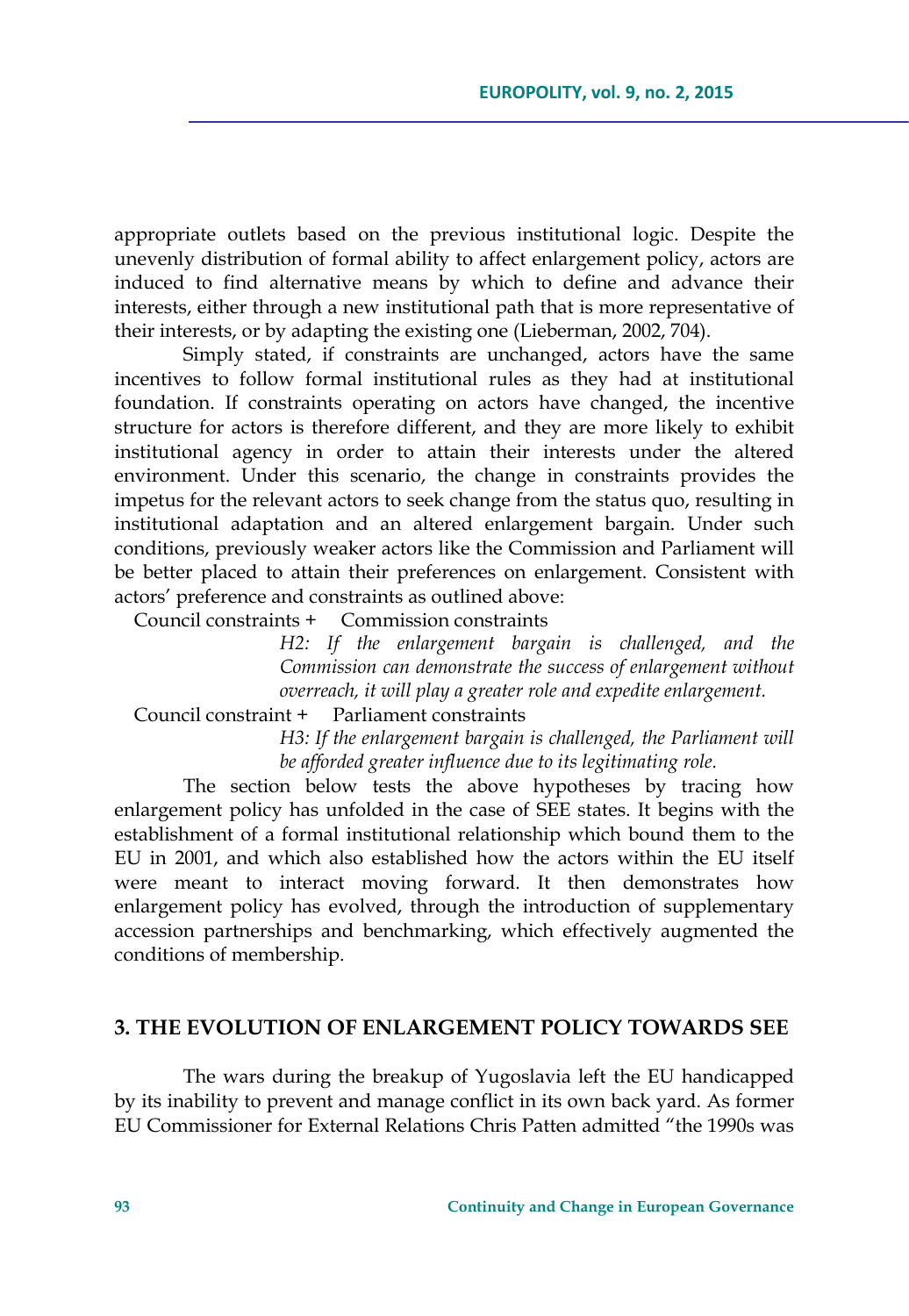a decade of despair, death and destitution in the region. It should have been the hour of Europe, but we blew it... We owe it to the people of the Balkans to do everything we can to make this vision [of EU membership] a reality" (Patten 2002). The war in and over Kosovo in 1999 eventually provided the political impetus for the EU which was previously lacking. And by late 2000 the Zagreb Summit sealed a new type of association agreement for the Western Balkans, codified as the Stabilization and Association Process (SAP).

As key components of the SAP, bilateral Stabilization and Association Agreements were eventually negotiated with countries of the region. The SAAs served as an explicit link between the pre-accession process and the preparations for the obligations of membership (Avery 2004, 37). This was a notable shift in EU external relations; resulting in a proactive policy of enlargement based on governing rather than containing its neighbourhood. Part of that change entailed an increasingly rigorous process of pre-accession.

The first of the SAAs came into force in 2004 for Macedonia, the same year that Croatia also gained its candidate status. However, in the wake of CEE states joining in 2004, the EU began to seriously question its ability to digest the new members and to remain operational and effective (Ross 2001, 56). France, for instance, made it explicitly clear that it was prepared to veto any future candidature for the states of the Western Balkans, even if the Commission had provided a positive "avis" on their membership applications. The French concern was that accepting other candidacies would send a signal to other neighbouring countries that enlargement would continue normally (Douste-Blazy 2005). At that point, the Dutch delegation was also weary of expediting the enlargement process, while the UK sought to reduce the budget allocation for pre-accession assistance, which would seriously hamper any candidate state.

In response, then Enlargement Commissioner Olli Rehn attempted to reassure the sceptics that the granting of candidate status would not mean immediate accession negotiations. As a final compromise, member states were assured by the Commission that new conditions for membership would be established, clearly signalling that the "the next step could be very far away" (Beunderman 2005).

But did the augmented form of the enlargement process really reflect the wishes of member states, or did pro-enlargement supranational actors like the Commission or the European Parliament succeed in expediting the process, consisted with their preferences? The section below reviews the main developments in enlargement policy during that period. It first explains the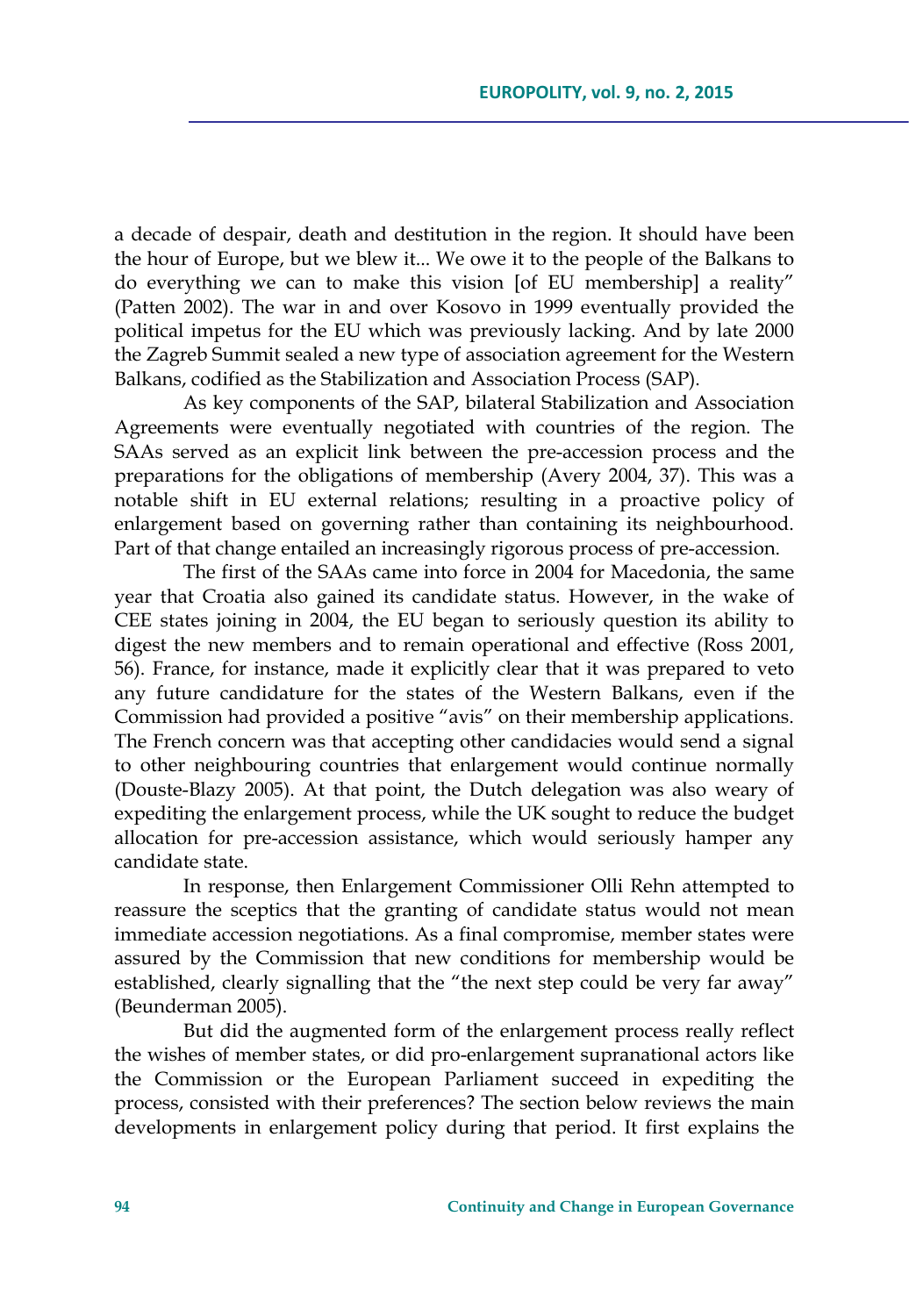logic behind further institutionalizing the relationships with SAP states though so called integration partnerships. It then further specifies the intraorganizational dynamics within the EU, which ultimately shaped the substantive nature of the enlargement process towards states of the Western Balkans.

# 3.1. The integration partnerships: business as usual

After enlargement to CEE, the Commission proposed the development of a more objective and rigorous pre-accession process for the Western Balkans. Affirming that the integration of the region into the Union was a "priority", the Commission called for further strengthening the pre-accession process by introducing integration partnerships "in order to supplement the SAAs" for the countries of the Western Balkans (Commission 2003). In application, this meant that more technical issues concerned with individual chapters of the *acquis* would be prioritized earlier in the enlargement process for the SEE states.

This step was a departure from previous enlargements. It illustrates the increasingly rigorous pre-accession process for the Western Balkans compared to any other previous enlargements. This occurred in two institutionalized forms, first European Partnerships and then the updated versions in the form of Accession Partnerships. Similar instruments were used during CEE enlargement. However, in the case of CEE candidates agreed to implement the EU *acquis* upon accession to the Union, while the new process required approximation to EU laws and standards prior to starting accession negotiations. And because the Commission plays a greater role during the technical accession negotiations, by extension the new partnerships also assumed a greater role for the Commission in their formulation and implementation.

Indeed, as initially envisaged, such partnership agreements did not foresee a role for member states, neither in their drafting, implementation nor subsequent amendment. The Commission's reasoning then was that an active role by the Council would be too time-consuming for member states (Sajdik and Schwarzinger 2008, 33). While member states were willing to give the Commission some leeway, they did not relinquish full control over the development of the partnerships.

Ultimately, it was concluded that the Council will decide on the broader principles and priorities of the partnerships, as well as their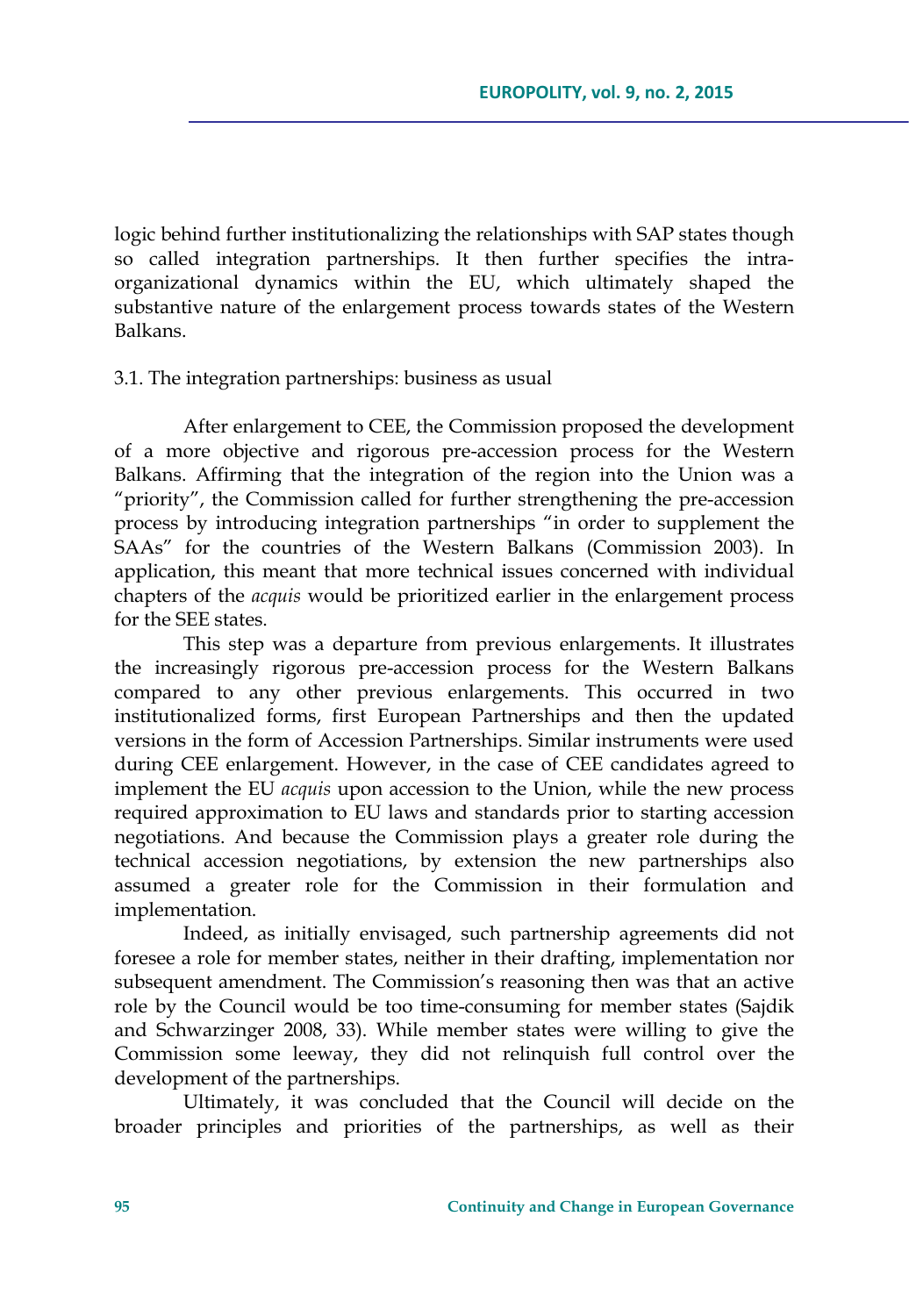subsequent changes, because they were to have "a significant political impact" (European Council 2004). As a result, the partnerships are formally concluded between the Council and the individual candidate states. However, because the partnerships are supplementary political, rather than legal agreements – like the SAA - they are not formally subject to unanimity. Rather, the Council is meant to formally decide by a qualified majority, based on the Commission's proposal, the contents and conditions of each European partnership as well as any subsequent adjustments (European Council 2004). Moreover, the altered procedural requirement altogether excluded the Parliament from the process.

The lowered threshold of agreement to qualified majority voting (QMV) rather than unanimity – which is the usual decision-making rule for enlargement matters - makes their implementation more straightforward. Importantly, the absence of a veto threat by a member state indirectly enhances the role of the Commission, which is less constrained and would theoretically not be preoccupied with forging a consensus if one did not exist before. Thus, the lowered threshold of agreement by member states on the integration partnerships, and their increasingly technical nature should have resulted in a greater role for the Commission, as hypothesized above.

Yet, member states continued to reign supreme over the process. Why did member states retain the usual decision-making procedure by unanimity, despite the fact that the formal procedure for determining the content of the partnerships was QMV? Heisenberg (2005; 2012) has shown the significant influence of the informal institution of consensus within the Council. Her work has demonstrated that informal consensus-based decision-making has persisted in the Council for over four decades, despite the fact that consensus sets a higher political hurdle for agreement than the formal treaty requirement of QMV.

In the case of enlargement, the implicit norm according to which member states operated was "diffuse reciprocity". Diffuse reciprocity can be defined as conformity to generally accepted standards of behaviour based on a series of sequential actions that entail mutual concessions within the context of shared commitments (Keohane 1986, 4). The objective is for all states to compromise and agree so that "nobody loses everything" because all states "have skeletons in their closet" and that must be taken into account down the road (Interview with Commission official, 13.05. 2014). In other words, existing members show solidarity with the "red line" contentious issues that their colleagues might have in the Council. This is particularly important in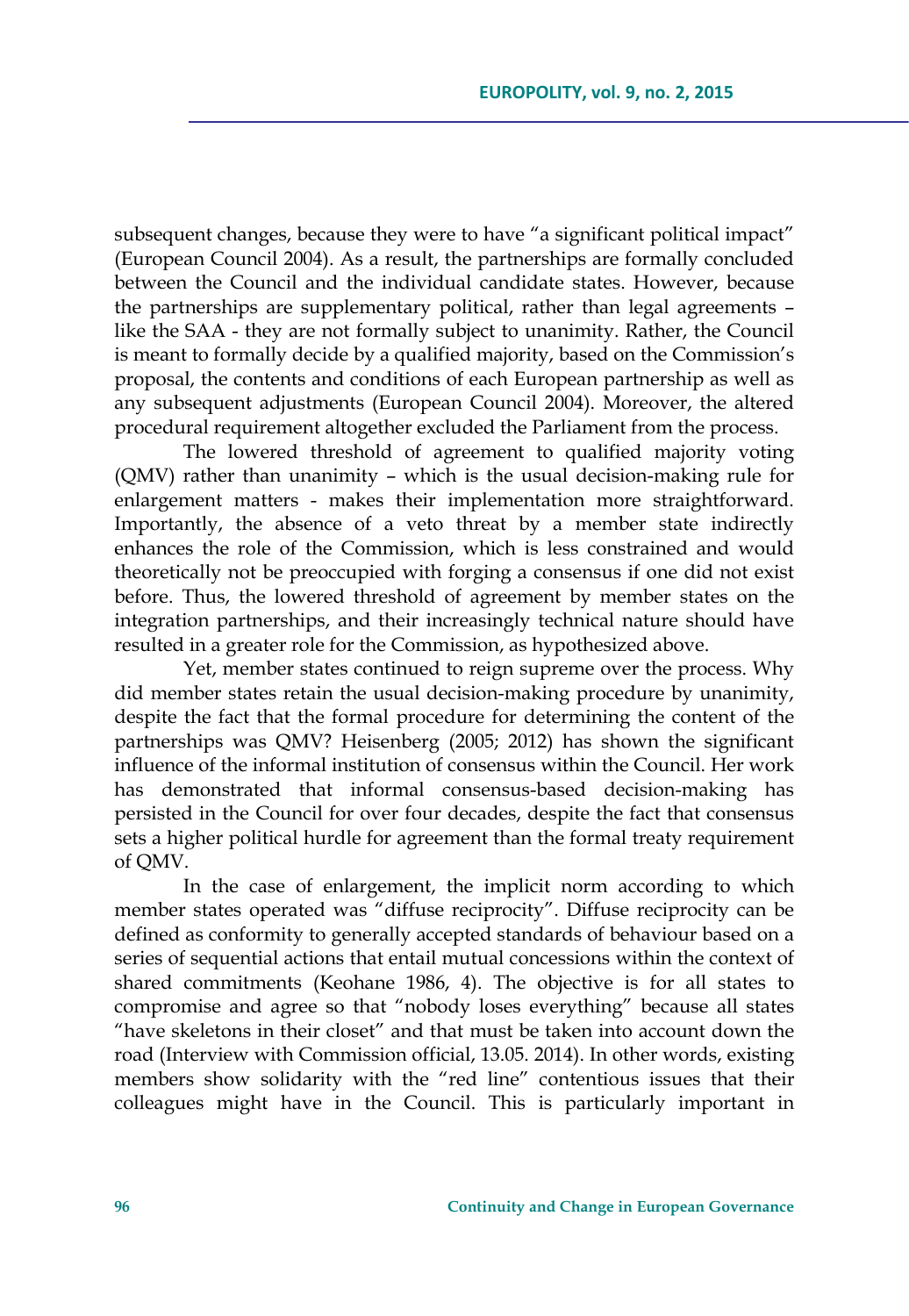enlargement matters when there is an existing bilateral issue between a member and a non-member.

There is also the socialization factor, which rings true particularly in the case of enlargement. Because the issues which are discussed are fundamentally about future colleagues with whom they will eventually share a table, the two enlargement working groups are known as "the diplomatic working groups" because of their insistence on agreement (Interview with Council delegate, 19.03.2014). Taken together, these factors contribute to a "pre-agreement" even before a draft common position is presented. By applying consensus informally in decision-making over the integration partnerships, the Council ensured that any decision does not step on any one member's toes, which might be the case if the formal QMV rule is retained. This point will be further explicated below through the example of the introduction of benchmarking during enlargement.

### 3.2. Further attempts at supranational agency

The introduction of supplementary integration partnerships in the process of enlargement represented an additional procedural requirement. They also represented more opportunities for supranational actors like the Commission and Parliament to attempt to inform enlargement proceedings, despite the Council employing the informal norm of consensus and thus constraining them.

#### *The Commission's 3 Cs of enlargement*

In the altered enlargement context, the Commission outlined its new approach for enlargement based on three fundamental pillars: consolidation, conditionality, and communication. Regarding consolidation, the objective was to reaffirm the EU's interests in enlargement, arguing that "[e]nlargement has always been an essential part of the European project"; regarding conditionality, the Commission warned that "the pace of enlargement must take into consideration the EU's absorption capacity" (Commission 2005). It also emphasized the need to enhance public support for enlargement, through better communication about its benefits and challenges (Commission 2007).

The Commission's pro-enlargement stance was affirmed in the syntax of its 3 Cs proposal; consolidating the EU's interest in enlargement took precedence over concerns about integration capacity (Interview with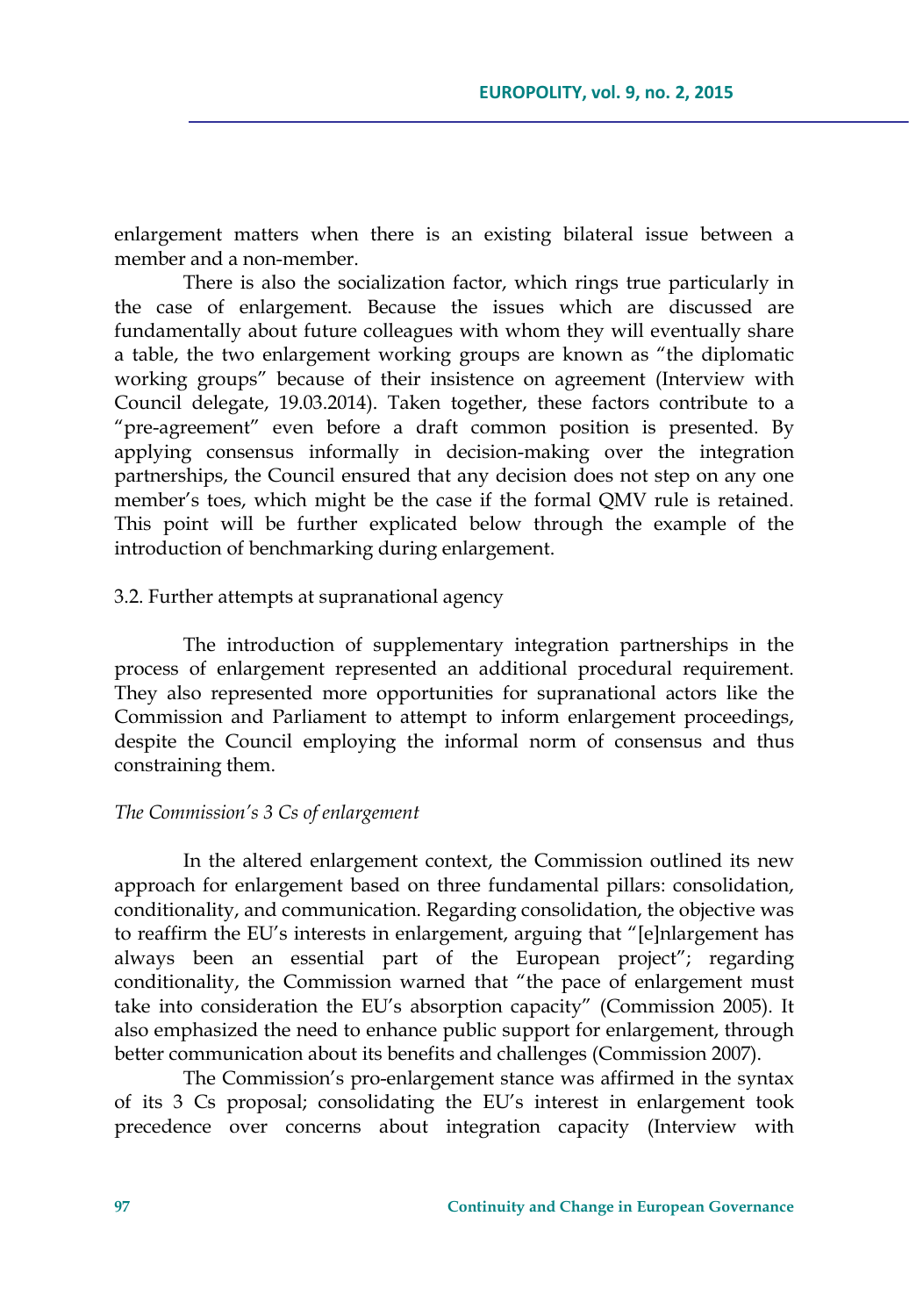Commission official, 13.05. 2014). Unsurprisingly, the Commission viewed the concept of absorption capacity in functional terms, concerned with whether the EU can simultaneously deepen and widen without jeopardizing its objectives as set out in the TEU. It was therefore not a question of one or the other, but how to manage both. For the Commission, future enlargements would nevertheless occur, although the terms thereof might have to be renegotiated.

### *The Parliament's response: let's get technical*

The other proponent of enlargement, the European Parliament, took on the issue and developed a somewhat bold position in response. On the one hand, it pressed the Council to uphold the integrity of enlargement and on the other hand it criticized the Commission for "the superficial way" in which it dealt with the institutional aspects of enlargement (European Parliament 2006). The Parliament thus became more active in matters of enlargement. It started with three resolutions which reiterated the importance of continuing enlargement and further argued that the "responsibility for improving [the EU's] integration capacity lies with the Union and not with the candidate countries"; the Parliament also attempted to augment its role by arguing that its formally proscribed "right of assent should apply not just after the conclusion of the negotiation process but also before the opening of membership negotiations" (European Parliament 2006). Formally, the Parliament assents to the accession treaty (i.e. the conclusion of the negotiation process), and it aimed to augment its status according to the ordinary legislative procedure.

The push by the Parliament to focus on absorption capacity was in order to exert its influence on the decision-making scene, writ large (Interview with EP Secretariat official, 9.10.2014). In fact, the Parliament was rather more concerned with the internal institutional aspects that might be affected by enlargement. In other words, it wanted to make sure that further widening did not affect the deepening side of the equation. Arguably the Parliament was not interested in integration capacity vis-à-vis the Western Balkans as such. Rather it was pushing a parallel agenda based on a dual objective: the internal institutional and treaty reform of the EU, and the recalibration of EU external policy based on a more differentiated structure (Committee on Foreign Affairs 2009).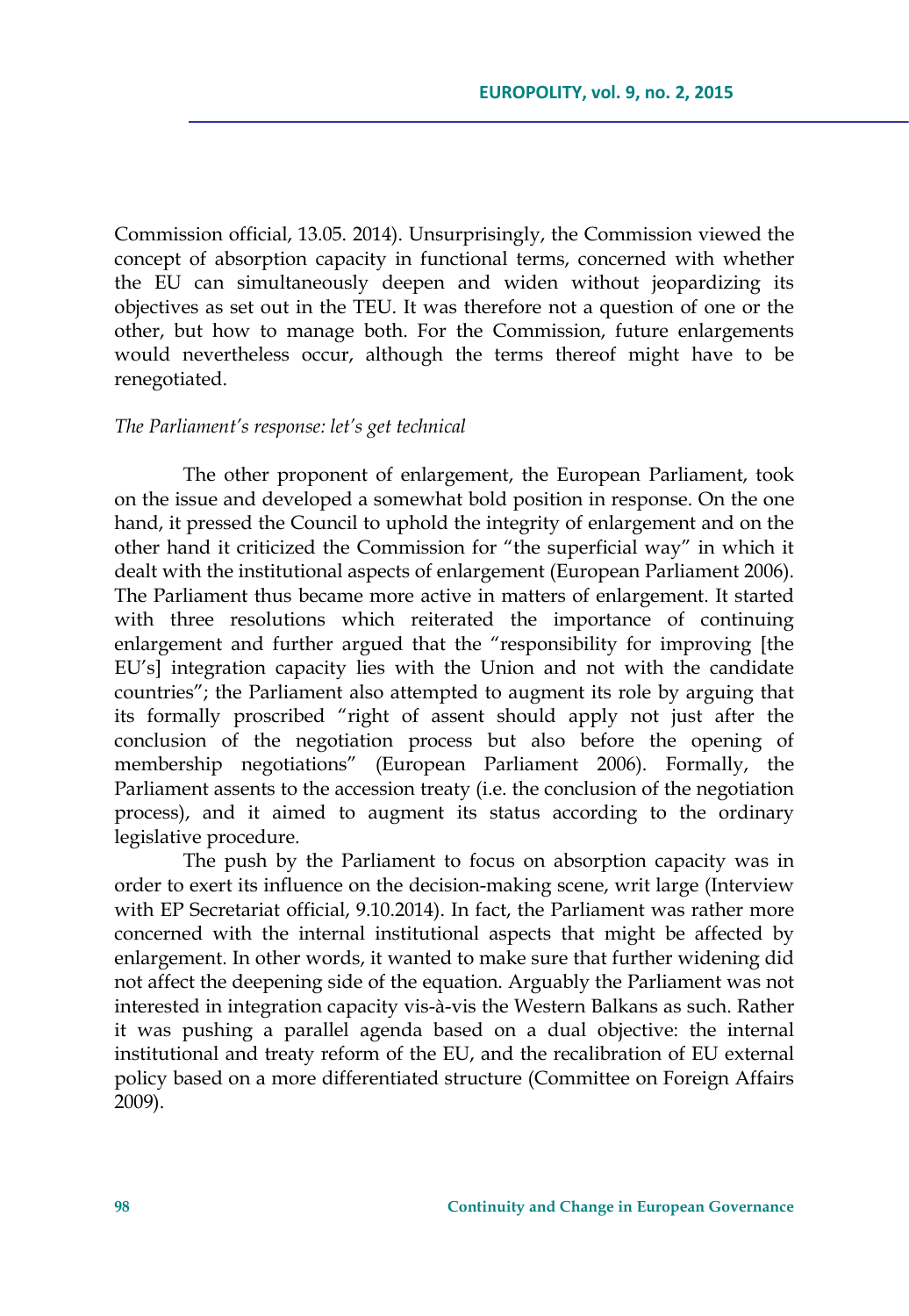### *Back to the status quo: the Council's renewed consensus*

Notwithstanding questions of integration capacity, the future European status of the Western Balkans was consistently affirmed by the European Council. For the states concerned, it became more a question of when their accession would occur, not if it would occur. The Council's approach was paradoxical; on the one hand formally affirming the region's European future, while on the other hand being politically concerned about its integration capacity. The Council attempted to reconcile this dilemma by further strengthening its pre-accession procedure, which would serve as a safeguard not only to ensure the EU's interests, but also to keep the candidate countries (at that stage Croatia and Macedonia) on track in their reforms.

The result was the so-called "renewed consensus" on enlargement in 2006, which was a synthesis of the Commission's approach based on the 3 Cs, and the Parliament's insistence on integration capacity. Member states thus agreed that "the enlargement strategy based on consolidation, conditionality and communication, combined with the EU's capacity to integrate new members, forms the basis for a renewed consensus on enlargement"; the consensus required that the EU "keeps its commitments towards countries that are in the enlargement process" based on a new focus on "strict conditionality" (Brussels European Council 2006).

Enhanced conditionality and the renewed consensus emphasized a result-driven approach of enlargement. They were specifically manifested through the introduction of benchmarks in the pre-accession process, notably in the Accession Partnerships. While the "priorities" that were outlined under the European Partnerships had the makings of benchmarks, the new approach would be subject to strict timelines and based on explicit operational roadmaps: Their purpose is to improve the quality of the negotiations, by providing incentives for the candidate countries to undertake necessary reforms at an early stage. Benchmarks are measurable and linked to key elements of the *acquis* chapter. In general, opening benchmarks concern key preparatory steps for future alignment (such as strategies or action plans), and the fulfilment of contractual obligations that mirror *acquis* requirements. Closing benchmarks primarily concern legislative measures, administrative or judicial bodies, and a track record of implementation of the *acquis* (Commission 2006).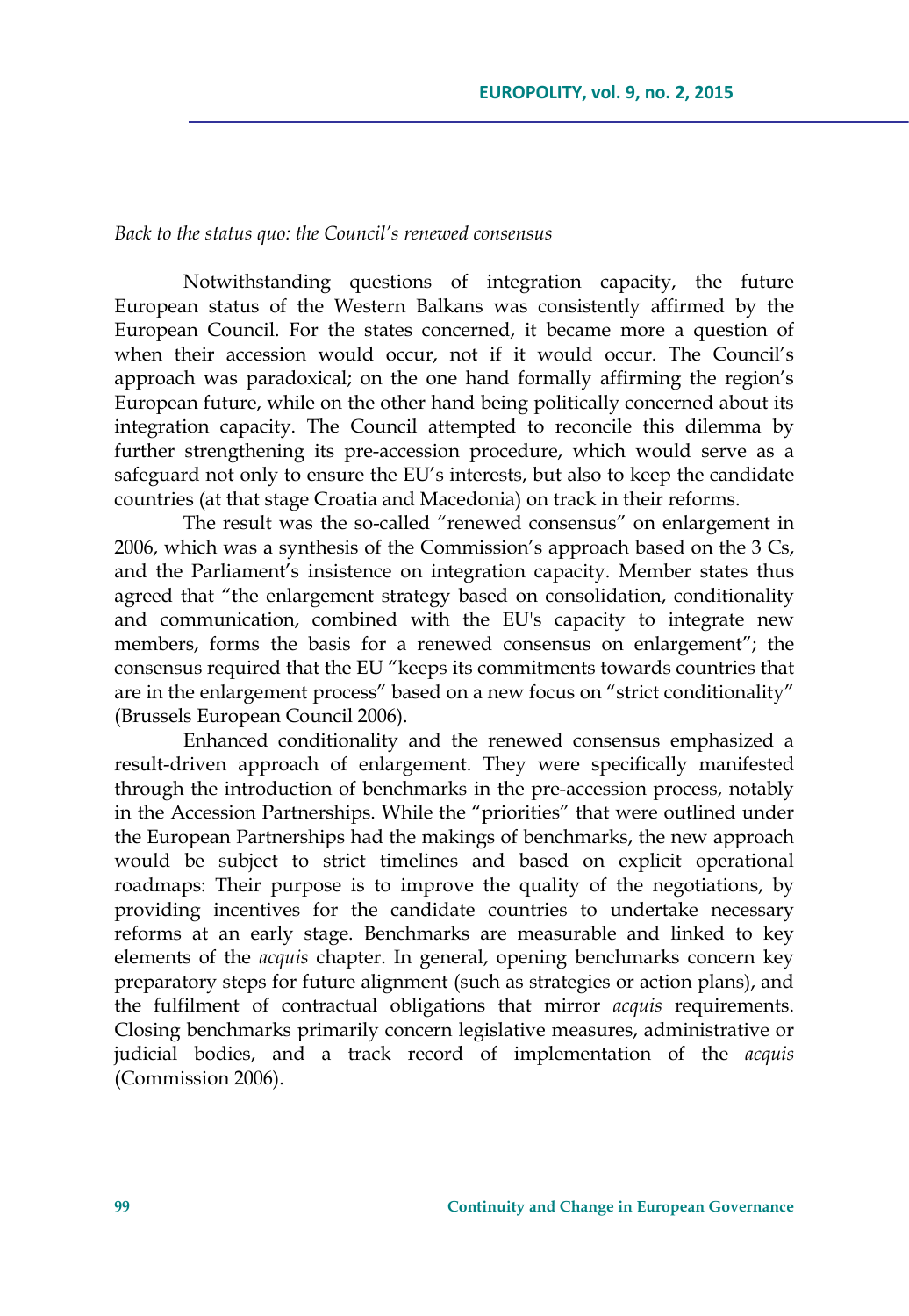Benchmarking affected enlargement at two levels, both in their formulation within the EU, and their application in the relationship between the EU and a candidate state.

### 3.3. Formulating benchmarks and inter-organizational implications

Although the intention behind the application of benchmarks during pre-accession was rather innocuous and indeed based on rational reasoning, it ultimately resulted in an unanticipated dynamic between the Commission and member states. Ultimately, their introduction resulted in perhaps the most significant procedural change in enlargement policy, as far as the Western Balkans were concerned. Below I detail their significance with regard to three dimensions: formal treaty reinterpretation, increasing the number of veto points, and agenda setting ability. Concertedly, the three dimensions augmented the role of member states in the process, particularly at the expense of the Commission and candidates.

#### *Treaty reinterpretation*

The Commission viewed the application of benchmarks in rather functional terms, to make the enlargement process more efficient and more transparent. Moreover, given the technical nature of benchmarks, which were tied to specific provisions of the *acquis*, the Commission expected to have the primary role in their formulation and measurement, as was the case during accession negotiations during CEE enlargement. Alternatively, member states employed benchmarks politically, which arguably had unforeseen legal effects.

As in the case of the European and Accession partnerships, amendments formally remained the prerogative of the member states by qualified majority based on the formal procedure, because they entailed a change in the principles and priorities contained in integration partnership. The Council was also supported by the Commission in its capacity to provide recommendations and monitor progress of the benchmarks. In reality, the Council equated benchmarks during the pre-accession phase of enlargement to the benchmarking procedure used during the formal negotiation of individual chapters during accession negotiations, which was the penultimate step prior to the signing of the accession treaty. Although the two procedures were identical, in the latter case they have a greater standing because they serve as explicit agreements during accession negotiations. In other words, with each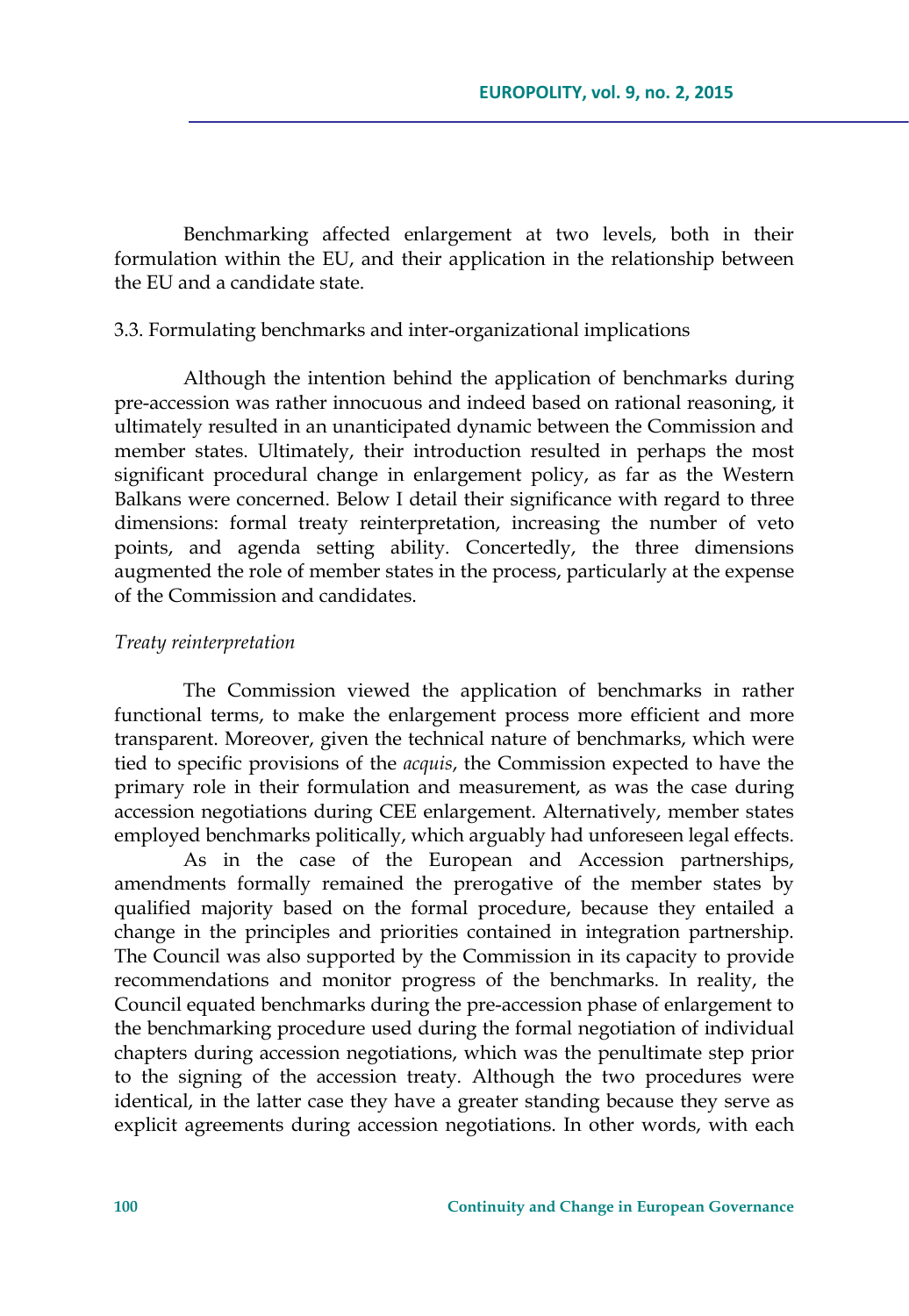opening and closing of a benchmark the state becomes closer to full membership. However, SEE states were formally only subject to the Copenhagen criteria as required by their SAA and the TEU. In the preaccession process under the SAP/SAA framework, benchmarks were nevertheless employed in a similar manner to when a state is negotiating accession. However, they remained a political tool because formally they placed no obligation on the EU to move enlargement forward if they were met by a candidate.

Article 49 of the Lisbon Treaty amending the TEU states that the "conditions of eligibility agreed upon by the European Council shall be taken into account". Benchmarks during pre-accession were therefore interpreted as such additional "conditions for eligibility" by member states. Because the TEU stipulations are invoked, it further set off the requirement of unanimity as contained in article 49 of the TEU for all enlargement matters. What was introduced as a political tool was interpreted in a legalistic manner, effectively rising the threshold for membership. The end result was the requirement of unanimity for decisions regarding the pre-accession criteria. And in the absence of a role by the CJEU, the broad interpretation of the treaty effectively gave member states primary law-making power (Hillion 2011, 212). Consequently, the Council was further empowered where formal procedures did not officially stipulate.

Benchmarking might have witnessed an augmented role for the Commission had the QMV requirement been kept in place, thus shifting the inter-organizational balance towards the supranational pole. Contrary to expectations, member states reasserted their control over the formal procedure of enlargement by supplementing the existing procedure.

### *Veto points*

The addition of benchmarks exponentially increased the gatekeeping role of member states in the enlargement process. In effect, it introduced more veto points along the path to Europe, opening further possibilities for lowerlevel re-evaluation and renegotiation of the accession criteria and the EU's relationship with a candidate state. For instance, the number of formal veto points by incumbent member states included the legal junctures (SAA and Accession Treaty, which were also subject to a partial veto by the Parliament), and the political junctures (including the European/Accession partnerships and their respective benchmarks). Informal veto points (which have formal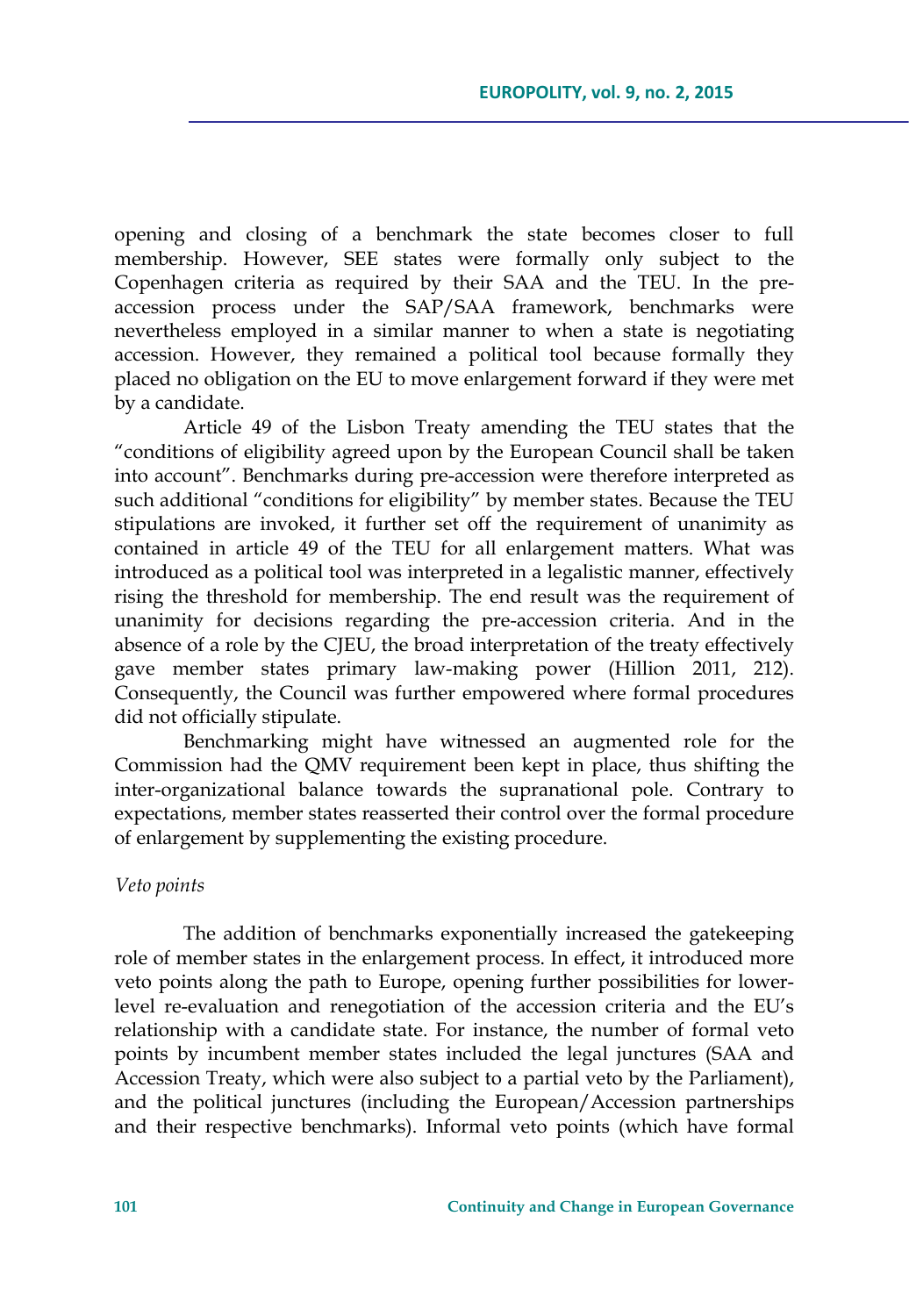consequences) were thus introduced for opening and closing benchmarks for each chapter of the *acquis*.

Not only did this informally augment the accession criteria for future members, but it also resulted in more complex and time consuming decisionmaking procedures. The initial idea behind benchmarks was that the Council would simply approve them based on a proposal from the Commission, and also to sign off on their satisfactory attainment by the candidate states. The Commission emphasized the use of benchmarks in order to increase the transparency and accountability of the process, and by extension increase its monitoring influence over it. The result, however, favoured the authority of the Council, which could control the process at the working group level before even sitting at the table to negotiate with the candidate.

Despite the initial intentions, the pre-accession process became less efficient and more complicated; especially during the initial inclusion of benchmarks, which resulted in a "procedural mess" when trying to determine specific provisions for the candidates (Interview with Council delegate, 30.04.2013). In that respect, the broadening in scope of the formal institutional procedure resulted in increased transaction costs and further slowed down the pace of integrating of outsiders, because it required more bargaining among member states.

### *Ex-ante agenda setting*

As established, member states managed to augment their influence over the pre-accession process by ensuring their final right of acceptance or refusal over benchmarks. According to the formal procedure, recommendations still remained in the hands of the Commission. The right to recommendation is guarded by the Commission at every opportunity, often trying to convince member states to just let them do their job without intervention (Interview with Council delegate, 19.03. 2014). This is helped by the fact that the latter stages of enlargement involve the highly technical issues of approximation to the *acquis*. As a result, the trend is one of increased deferral to the Commission during the latter stages of membership negotiations, where the Commission often takes the lead (Interview with Commission official, 17.4.2013). How can one reconcile the two seemingly disparate processes of deferral to the Commission on technical matters on the one hand, and the augmented veto capability of member states on the other?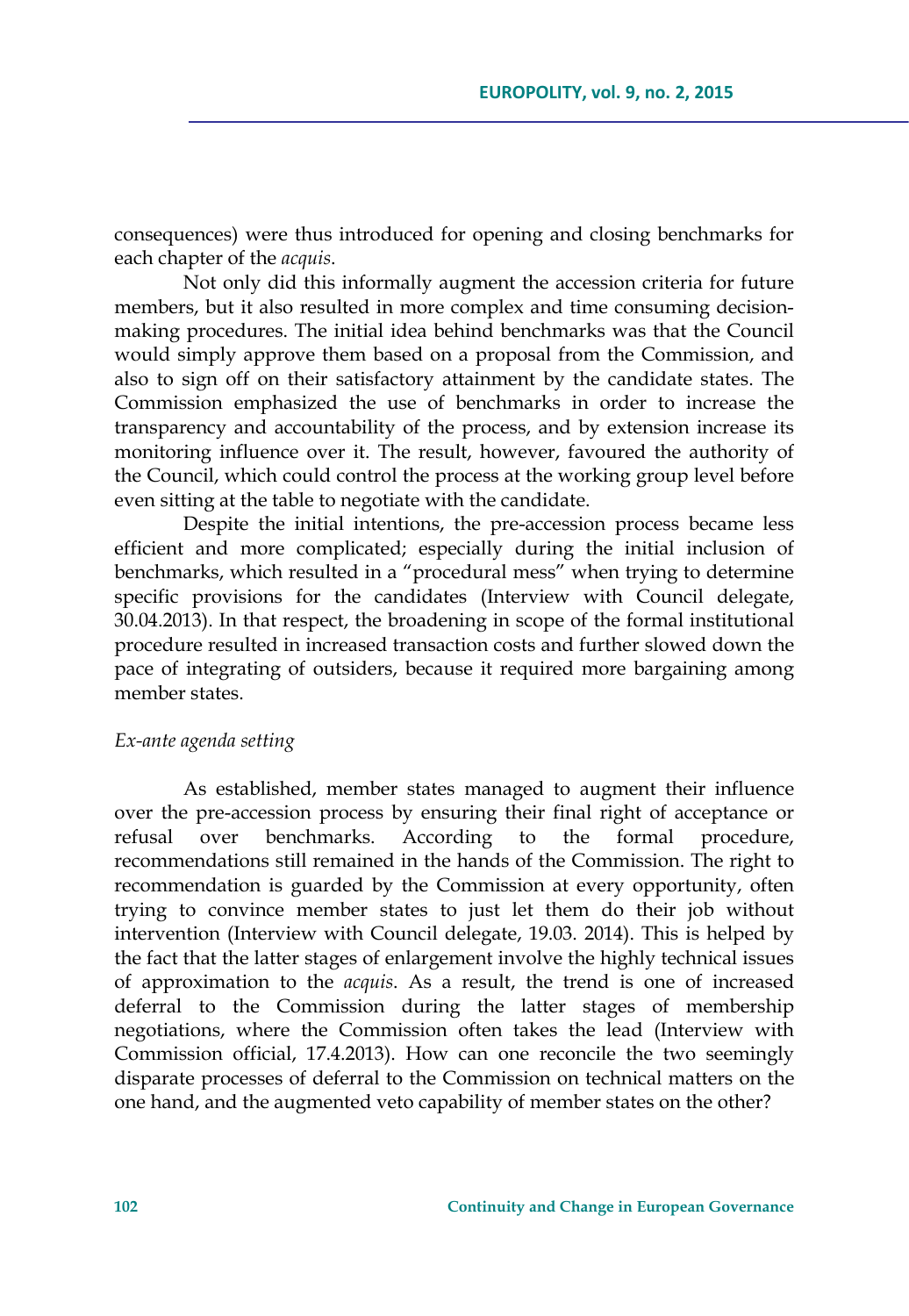At the working group level, member state interaction with the Commission proceeds according to two unwritten rules. The first is the fact that once pen is put to paper, a draft position often remains unchanged. Despite the augmented role of member states, the Commission assumes an important role in drafting the initial proposal on the opening and closing of each benchmark, outlining the priorities and defining the EU common position on each point. Indeed, it is generally agreed that its deep knowledge of each country provides the Commission a significant advantage in the formulation of policy. As one official stated, "he who owns the information is boss" and the Council sometimes struggles to keep up with the Commission (Interview with Council delegate, 17.03.2014). Once the desk officers of DG Enlargement present their draft, it is rarely revised; the final outcome "boils down to the initial texts, the Commission defends quite well its interests" (Interview with Council delegate, 30.04.2013).

The fact that drafts are difficult to change can be reduced to two factors. On the one hand, the Commission is typically aware (or it is made aware) of the particular position of each member state on any given issue. For instance, before drafting on an issue which is contentions for a specific member, the Commission gives the member states heads up so there are no surprises and so it can ensure agreement (Interview with Council delegate, 13.05.2014). Generally, the Commission does its best to predict the highest common denominator position among member states, while also taking into account its own position, in order to expedite the process (Interview with Commission official, 15.04.2013). On the other hand, member states operate based on consensus, as explicated above. The fact that unanimity is required in order for a draft to be adopted further complicates the issue of change. Member states, however, have been rather creative in circumventing this hurdle, which ironically they imposed on themselves due to the insistence on consensus.

The second unwritten rule, therefore, is the ex-ante lobbying of the Commission by member states, which in effect infringes on the role of recommendation by the Commission. This tactic is strategically employed by member states. Specifically, member states choose their battles, exerting their influence only on highly contentious political matters that are perceived to affect their national interest. As a result, member state delegates focus their energies on impacting draft common positions on benchmarks, rather than attempting to change country progress report because they do not have to sign up to them (Interview with Council delegate, 18.04.2013).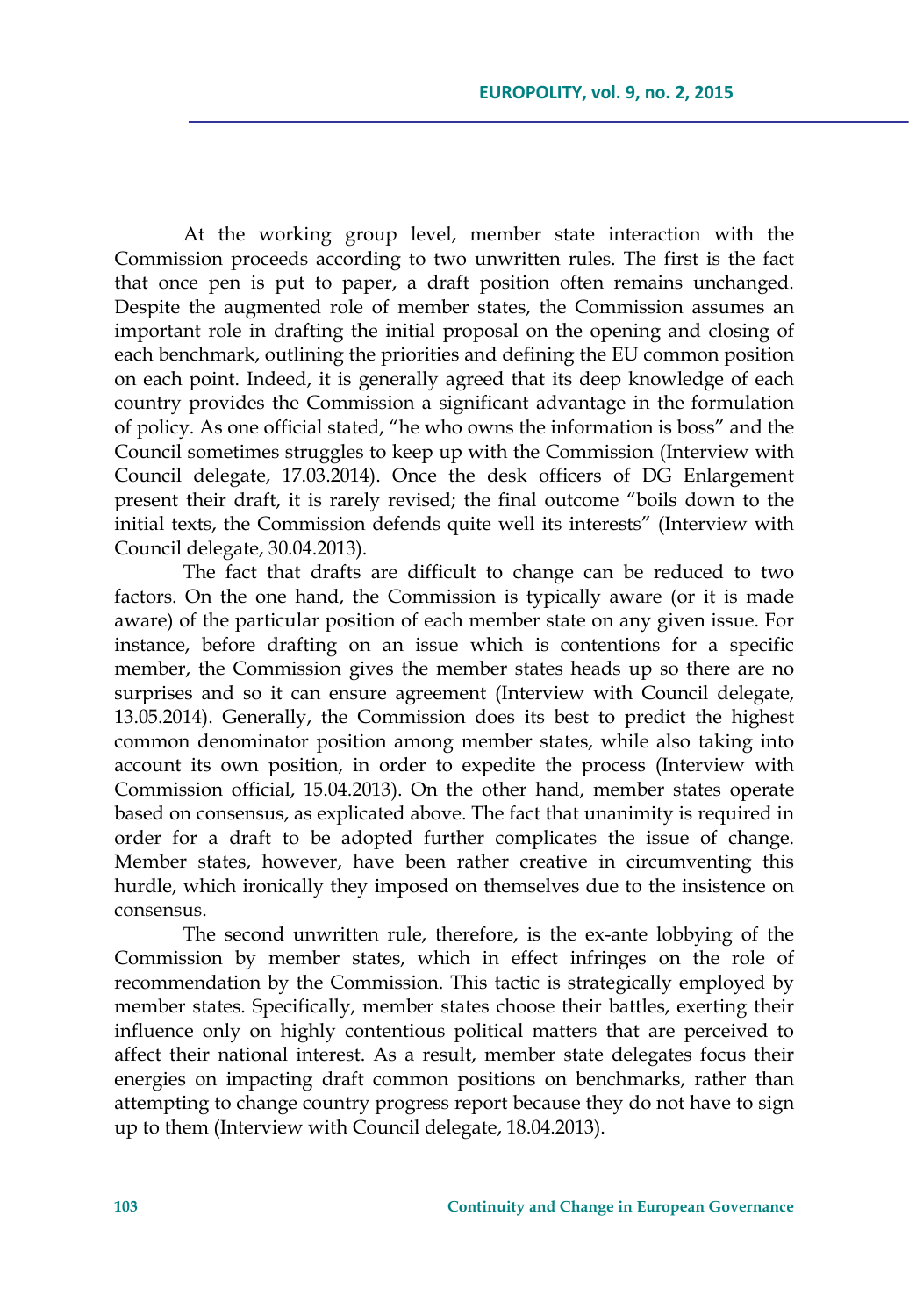Importantly, once the Commission puts a draft position on the table, it generally remains unchanged. The Commission and respective member-states sometimes consult prior to the formulation of the draft in order to gauge the temperature of the relevant actors. The more proactive states in that respect are usually those that are more conservative on enlargement policy, suggesting a relationship between the degree of interaction with the Commission and their posture towards enlargement. Those that are particularly interested in an issue would literally fight over the placement of a comma, "as if we were writing the Bible" as one official recalled (Interview with Council delegate, 18.03.2014). Alternatively, states that are pro-enlargement are usually passive bystanders; in fact, there are some doubts as to whether they even read the Commission's reports, or they simply approve them (Interview with Council delegate, 30.04.2013).

In the event of lobbying, moreover, states are also aware of the requirement for reaching consensus, and thus often provide only "guidelines" to the Commission regarding their national position, in the anticipation that the Commission will round off any edges to ensure all sides as sufficiently content (Interview with Council delegate, 18.03.2014). In that respect, the feeling is that the Commission always has an open door to discuss issues *a priori*. However, the extent to which a national policy preference is reflected in the collective position can vary based on the salience of the issue (Interview with Council delegate, 19.03.2014). The more sceptical states want to ensure that the Commission does not come to them with something "too positive" and they imply a pre-emptive veto by making it clear ahead of time that "something wouldn't fly anyway, so don't put it in the document" (Interview with Council delegate, 30.04.2013). As a result, the Commission has to acquiesce to a certain degree to the ex-ante lobbying by proactive member states. The ex-ante lobbying by member states, therefore, translates to a de facto pre-emptive agenda setting role by the Council, at the expense of the Commission.

Interestingly, although member states afforded themselves the right to formally veto a proposal by the Commission, as shown above, they rather choose to affect the policy-making process at earlier stages. This can be attributed to the fact that it is easier to convince one actor at the front end (DG enlargement), rather than 28 Member States at the back end. If a member state manages to successfully lobby the Commission, moreover, their interests would be effectively pre-approved by the Commission in the draft, and thus make them harder to change by other member states at the back end.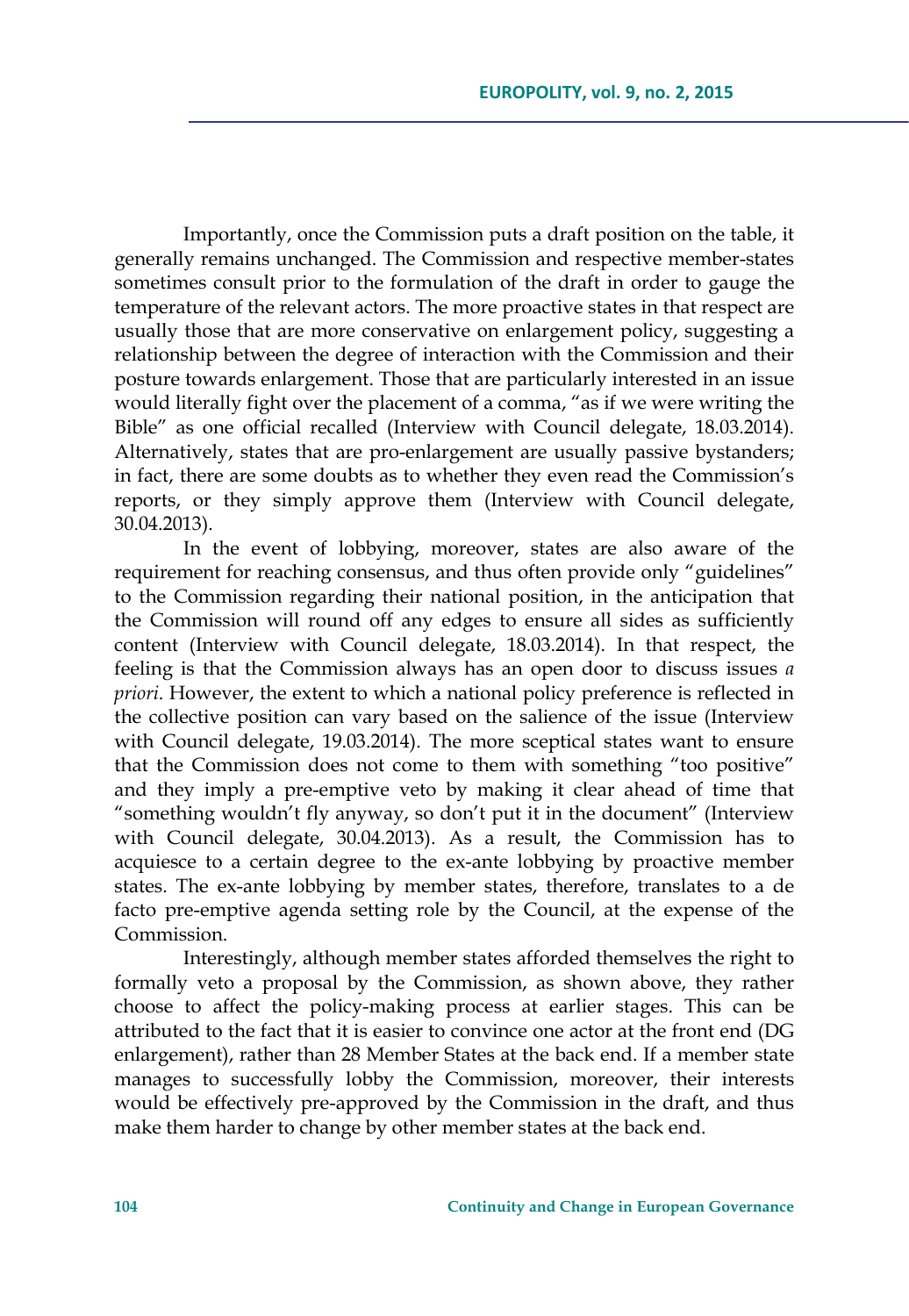# 3.4. Applying benchmarks in the vertical dimension

Regarding the implications for the external relationship with SEE states, the inclusion of benchmarks resulted in the "generalization of conditionality", reflecting the increasingly conservative nature of the enlargement process (Hillion 2011, 202). Specifically, before the introduction of benchmarks, the start of accession negotiation was conditional upon a candidate meeting broad requirements like the Copenhagen criteria. The incorporation of benchmarks into integration partnerships resulted in a cascading or compartmentalized form of conditionality, whereby each step that a candidate takes towards Europe is scrutinized and must be approved by the Commission and Council. In effect, by reducing the negotiated aspects of the process, benchmarks contributed to the asymmetry of the relationship, precisely because each benchmark is tied to the relevant aspect of the *acquis*. Thus, parts of the *acquis* would be incorporated into the candidate state prior to the start of accession negotiation. This represents a significant change from previous enlargement negotiations, because during the penultimate stages of the process the candidate is able to better negotiate the terms of its accession. In effect, benchmarks front-load conditionality and place a greater strain on the enlargement bargain.

Yet, the introduction of benchmarks was first perceived as an opportunity by candidates. The reasoning was that because the benchmarks were to increase the objectivity and the measurability of the process, the fulfilment of each benchmark would result in the gradual yet assured progress towards full membership. In other words, benchmarks resulted in the real expectation that once satisfied, accession negotiations would automatically progress (Interview with Macedonian diplomat, 13.05.2014). In reality, benchmarks eventually contributed to a gap between expectations and outcomes, and ultimately further questioning the credibility of the process. This is in part because the Commission and Council undertake a fine balancing act with regard to the enlargement bargain. On the one hand, they must keep the state sufficiently engaged, but on the other hand, they do not want to be overly positive on issues of key priority to the EU for fears that a candidate then leans back and relaxes (Interview with Commission official, 17.04.2013).

Adding to candidates' frustration is the fact that sometimes no one really knows where a benchmark really starts and ends (Interview with Council delegate, 19.04.2014). In some cases, the Council and the Commission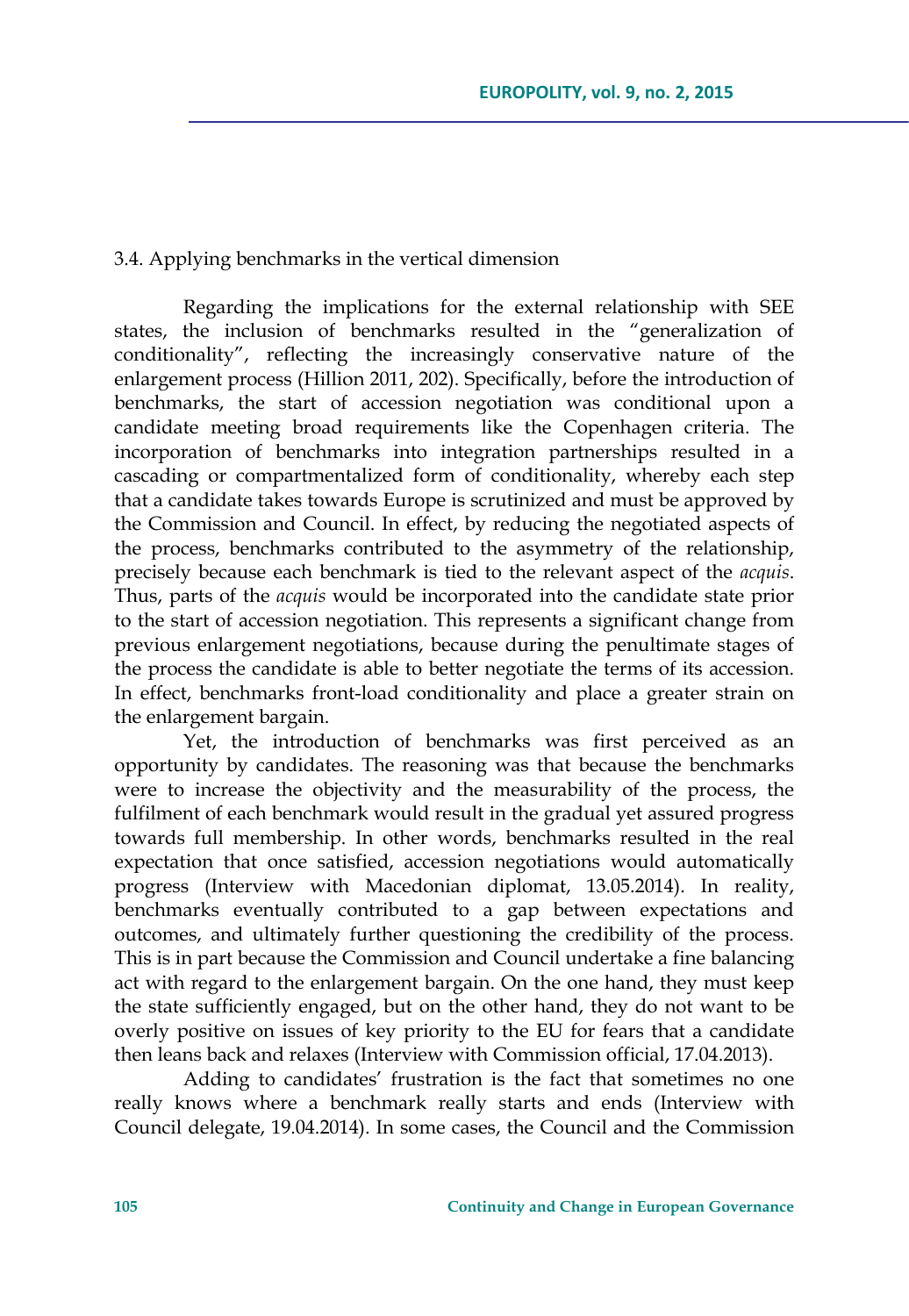interpret the same text differently, based on their respective interests. For instance, at one stage, the Council shared with the Commission's assessment of the Macedonia's "sufficient" fulfilment of benchmark criteria, but it did not approve proceeding to the next stage of the process (European Council 2011). Alternatively, in the case of Croatia the year prior, the Council also agreed with the Commission report regarding Croatia's "sufficient" fulfilment of benchmarks, yet in that case, it proceeded to set a date for its accession (Interview with Council delegate, 30.04.2013). Thus, benchmarks also increase the opportunities for political manoeuvring by states and the Commission. Although they could be used strategically, the purpose of benchmarking was in fact to make the process more objective and measurable in order to precisely avoid such issues.

# **4. CONCLUSIONS**

The conditions under which candidates can join the EU are becoming increasingly more demanding over time. This is not necessarily due to the widening gulf between members and non-members. Rather, as this paper has argued, it is also a function of internal factors, which originate within the EU. That is, enlargement is changing from within, as a side effect of the interorganizational relationships between the Council, Commission, and Parliament. In other words, it is only that member states wanted to augment the accession criteria. It was also the fact that supranational actors like the Commission and the Parliament attempted to enhance their own role over the decision-making procedures of enlargement. In response, member states sought to reassert the formal authority over the Council, which subsequently resulted in more frequent and more demanding procedural steps during the pre-accession phase.

In vertical terms, the application of enhanced conditionality through benchmarks at the intermediary steps of pre-accession further affirmed the asymmetry of the EU's external relationships. Although SEE states were making sufficient progress in meeting its requirements of alignment to the EU *acquis*, the bar was progressively raised. On the one hand, states were consistently offered explicit guarantees of membership in order to keep them orientated towards Brussels. On the back of those assurances, the EU then augmented the conditionality, which underpinned the process. As a result, the enlargement bargain shifted the responsibility back onto the applicants.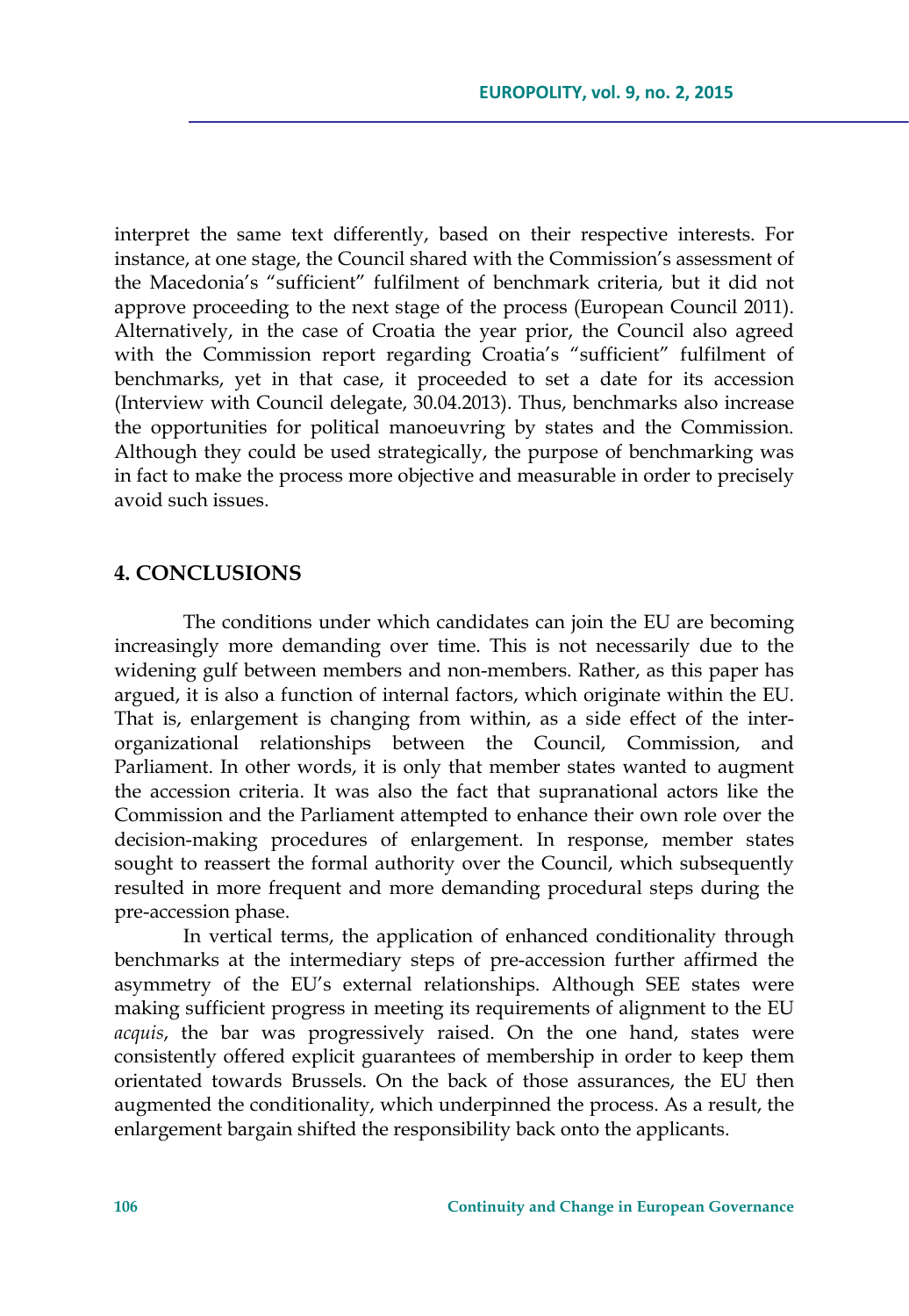With regard to inter-organizational relationships and the horizontal dimension, the dynamic relationship among the Council, Commission and Parliament affirmed the first hypothesis. Most notable was the persistent influence of member states, in light of attempts by the supranational actors to exercise their agency. After the accession of CEE states, the Commission was dealing with the political debates about absorption capacity. Despite SEE states making gradual progress in reform and showing the continuing success of enlargement policy, it was therefore more difficult to argue for the further integration of more countries. In that respect the Commission was constrained from fully realizing its preferences.

Responding to increased constraints, the Commission provided solutions to maintain the integrity of the enlargement bargain through more rigorous integration partnerships. Rather than the Commission augmenting its role, the Council was able to reassert its dominant position as the driver of the enlargement process. Importantly, in an instance where the Council's authority might have been otherwise challenged, i.e. by operating based on qualified majority under the accession partnership and thus providing a window of opportunity for the supranational actors, the Council managed to informally employ unanimity. The point is revealing because under qualified majority rule, one might expect an increasing influence of the Parliament (and to a lesser extent the Commission), because the Parliament attempts to attain co-legislative status (and indeed succeeds in doing so in internal EU policy when the Council does not operate based on unanimity). It is interesting to note that the Parliament also had a broad interpretation of the formal treaty provisions on candidate decisions. Its failure is further surprising because it is arguably the most legitimate among the three actors considered herein, and has been actively pushing for a more value-based enlargement policy. The results can be attributed to the fact that the Commission, Parliament and candidates were more institutionally constrained than the Council. As a result, hypotheses two and three can only be partially accepted, and remain subject to further empirical scrutiny.

The Council was thus able to not only preserve its formal authority, but also to supplement it informally. This was also the case with regard to its relationship with the Commission, where the evidence suggests that the member states can play the role of pre-agenda setters. Although formally the Council is granted the right to accept or revise Commission drafts, member states choose to make their voice heard before the Commission produces a draft position. This is in part due to the weight of the pen (of the Commission),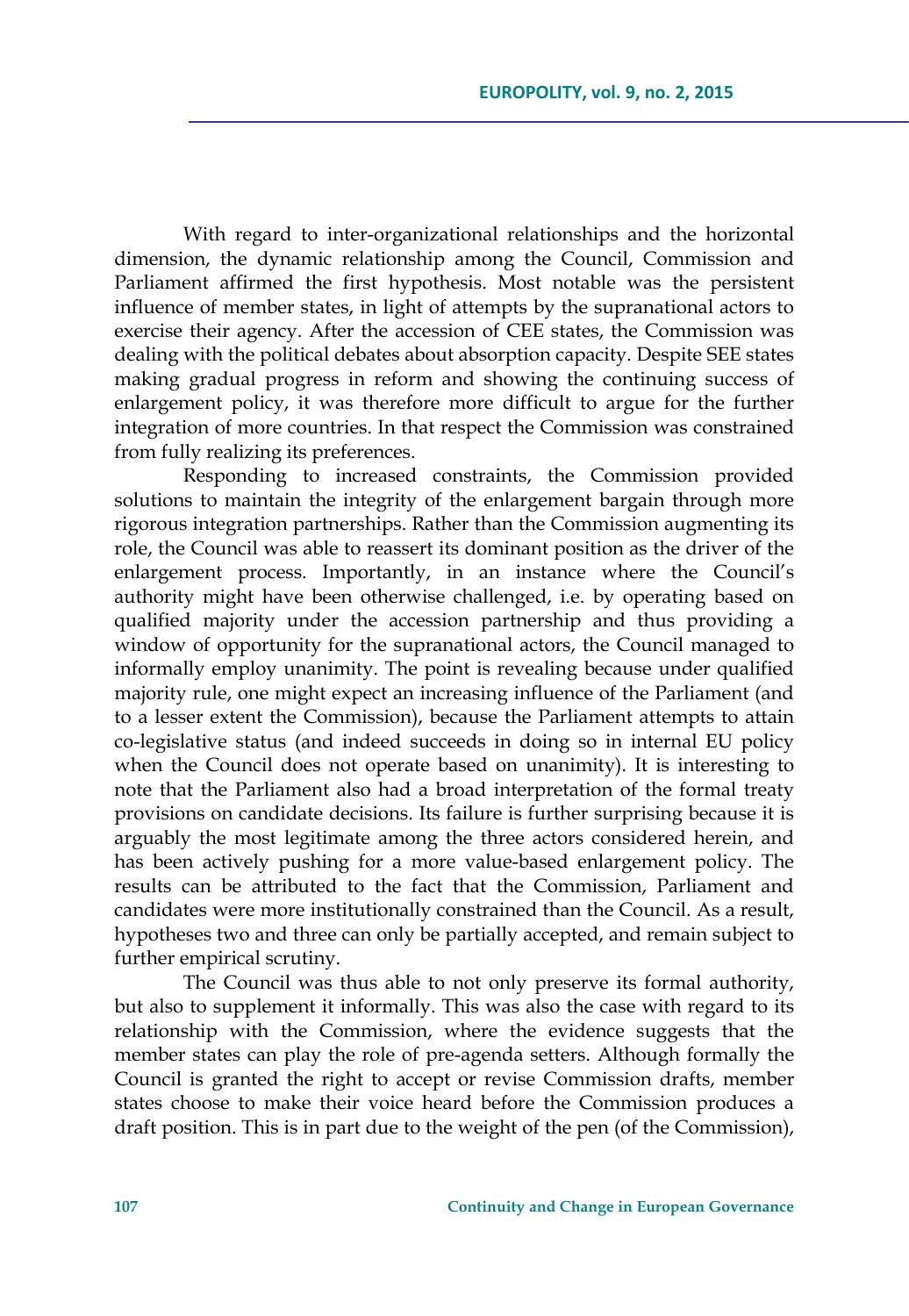informal consensus seeking (within the Council), and the implicit threat of a block by member states after a draft is submitted. Compounded with the introduction of further de facto veto points through benchmarks, the Council contributed to augmenting the conditions for enlargement as well as its standing in relation to the EU's other actors.

The introduction of enhanced conditionality and a more rigorous enlargement process therefore had some counterintuitive outcomes. Internally, rather than increasing the efficiency of the pre-accession process and augmenting the role of the Commission, the process became more complicated, primarily due to the reassertion of Council authority in the application of benchmarking. In the short run, those unforeseen consequences favoured the member states rather than increasing the authority of supranational actors. However, in the long run benchmarks also serve to externalize the price of enlargement. They placed increasing political and material costs on candidate states in order to meet the new requirements, rather than incumbents bearing the costs of allowing a less fit candidate to join the club. Over time, such changes place a greater strain on the enlargement bargain, which can gradually challenge the authority of the Council. In other words, the increasing concentration of authority towards the Council – which has a conservative stance on future enlargement – can result in increasing pressure for it to honour its previous commitments to the Western Balkans. As a result, it can counter-intuitively result in member states once more becoming susceptible to supranational pressure, opening the door to another phase of supranational agency.

### **REFERENCES**

- Avery, G. 2004. The Enlargement Negotiations. In *The Future of Europe: Integration and Enlargement,* edited by F. Cameron. Oxford: Routledge.
- Beunderman, M. 2005. Macedonia feels enlargement blues as Paris blocks EU status. *EU Observer*, January 13, 2014. Accessed March 4, 2014, https://euobserver.com/enlargement/20529.
- Bulmer, S.J. 1997. *New Institutionalism, the Single Market, and EU Governance*. Paper presented at the ECSA conference, May 29 – June 1, 1997, Seattle, USA.
- Council of the European Union. *Brussels European Council 14/15 December 2006 Presidency Conclusions*. Brussels, 2006. Accessed on April 1, 2013, http://www.consilium.europa.eu/uedocs/cms\_data/docs/pressdata/en/ec/92202.pdf.
- Douste-Blazy, P.M. 2005. *Press conference at the General Affairs and External Relations Council*. Brussels.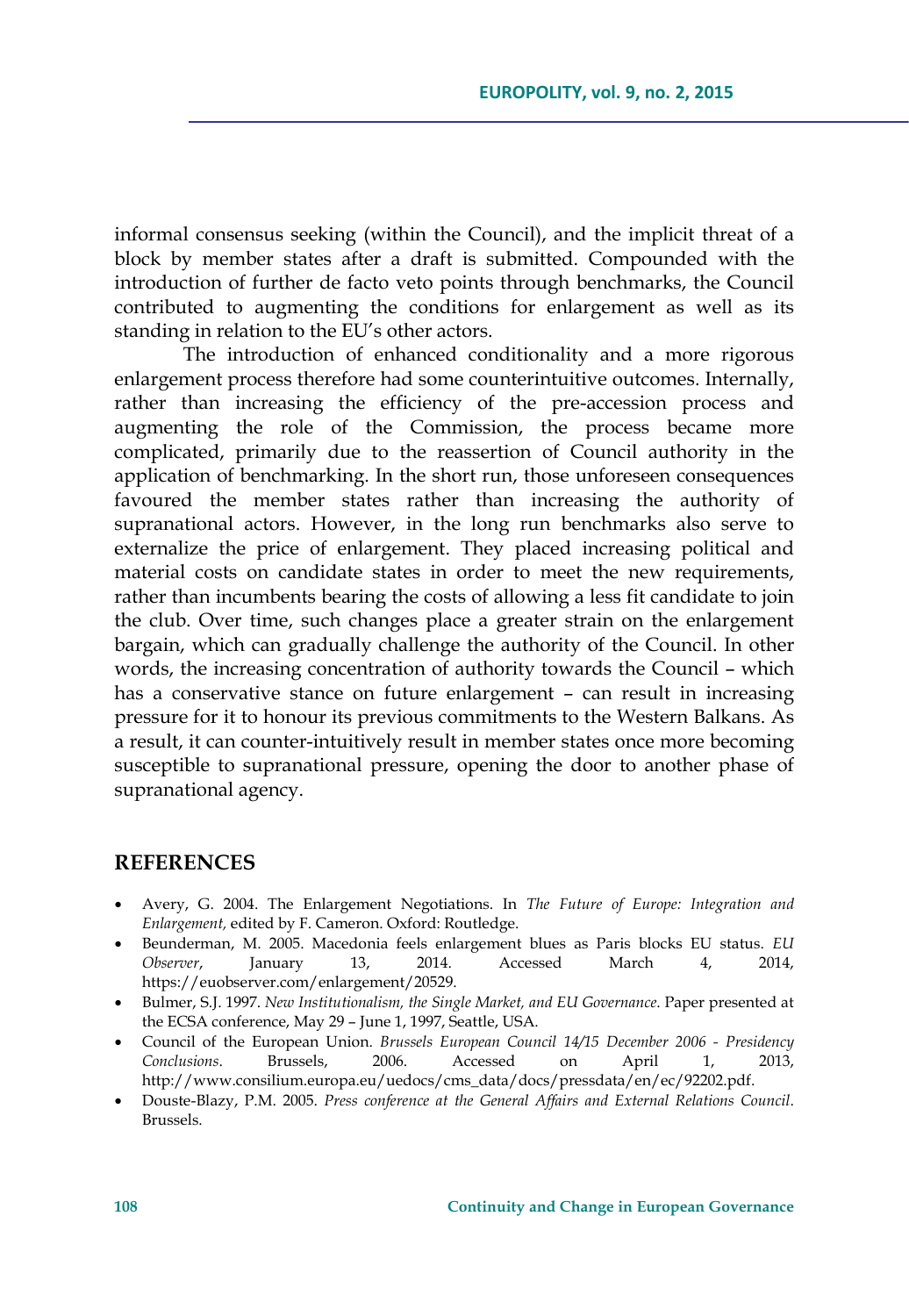- European Commission. 2005*. Communication from the Commission 2005 enlargement strategy paper*. Brussels. Accessed on May 15, 2013, http://eur-lex.europa.eu/legalcontent/EN/TXT/?uri=celex:52005DC0561.
- European Commission. 2007. *Communication to the Council and the European Parliament Enlargement Strategy and Main Challenges 2007-2008*. Brussels. Accessed on April 6, 2013, http://eur-lex.europa.eu/legal-content/EN/TXT/?uri=URISERV:e50027.
- European Commission. 2003. *Communication to the Council and the European Parliament -The Western Balkans and European Integration*. Brussels. Accessed on April 2, 2013, http://trade.ec.europa.eu/doclib/html/114088.htm.
- European Parliament Committee on Foreign Affairs. 2009. *Report on Activities 2004-2009.*  Brussels. Accessed on July 3, 2013, www.europarl.europa.eu%2Fdocument%2Factivities%2Fcont%2F200907%2F20090727ATT590 83%2F20090727ATT59083EN.pdf.
- European Parliament. 2006. *Resolution 2006/2252(INI) on the Commission's Communication on the Enlargement Strategy and Main Challenges 2006–2007*. Brussels. Accessed on November 5, 2013, http://www.europarl.europa.eu/sides/getDoc.do?type=REPORT&reference=A6-2006- 0436&language=EN
- European Parliament. 2007. *Resolution 2007/2271(INI) of 10 July 2008 on the Commission's 2007 enlargement strategy paper.* Brussels. Accessed on November 4, 2013, http://www.europarl.europa.eu/sides/getDoc.do?type=TA&reference=P6-TA-2008- 0363&language=EN
- European Union. 2004. *Council Regulation (EC) No 533/2004 of 22 March 2004 on the establishment of European Partnerships in the framework of the Stabilization and Association Process.* Brussels. Accessed on May 11, 2013, http://eur-lex.europa.eu/legalcontent/EN/TXT/?uri=CELEX:32004R0533.
- European Union. 2007. *Treaty of Lisbon amending the Treaty on European Union and the Treaty establishing the European Community*. Brussels. Accessed on January 3, 2014, http://eurlex.europa.eu/legal-content/en/ALL/?uri=OJ:C:2007:306:TOC
- General Secretariat of the Council. 2011. *Enlargement and Stabilisation and Association Process Draft Council Conclusions.* Brussels. Document not available to the public.
- Heisenberg, D. 2005. The Institution of 'Consensus' in the European Union: Formal versus Informal Decision-making in the Council. *European Journal of Political Research*, 44: 65-90.
- Heisenberg, D. 2012. Informal governance and the decision-making of the Council of Ministers. In *International Handbook on Informal Governance,* edited by Christiansen, T. and C. Neuhold. Cheltenhan, UK: Edward Elgar.
- Hillion, C. 2011. EU Enlargement. In *The Evolution of EU Law,* edited by Craig, P. and G. de Burca. Oxford: Oxford University Press.
- Keohane, R. 1986. Reciprocity in International Relations. *International Organization*, 40, no. 1: 1- 27.
- Levi, M. 1997. A Model, a Method, and a Map: Rational Choice in Comparative Historical Analysis. In *Comparative Politics: Rationality, Culture, and Structure,* edited by Lichbach, M.I. and A.S. Zuckerman. Cambridge University Press: Cambridge.
- Lieberman, R.C. 2002. Ideas, Institutions, and Political Order: Explaining Political Change. *American Political Science Review*, 96, no. 4: 697-712.
- Mahoney, J. and K. Thelen. 2010. A Theory of Gradual Institutional Change. In *Explaining Institutional Change: Ambiguity, Agency, and Power,* edited by Mahoney, J. and K. Thelen. Cambridge: Cambridge University Press.